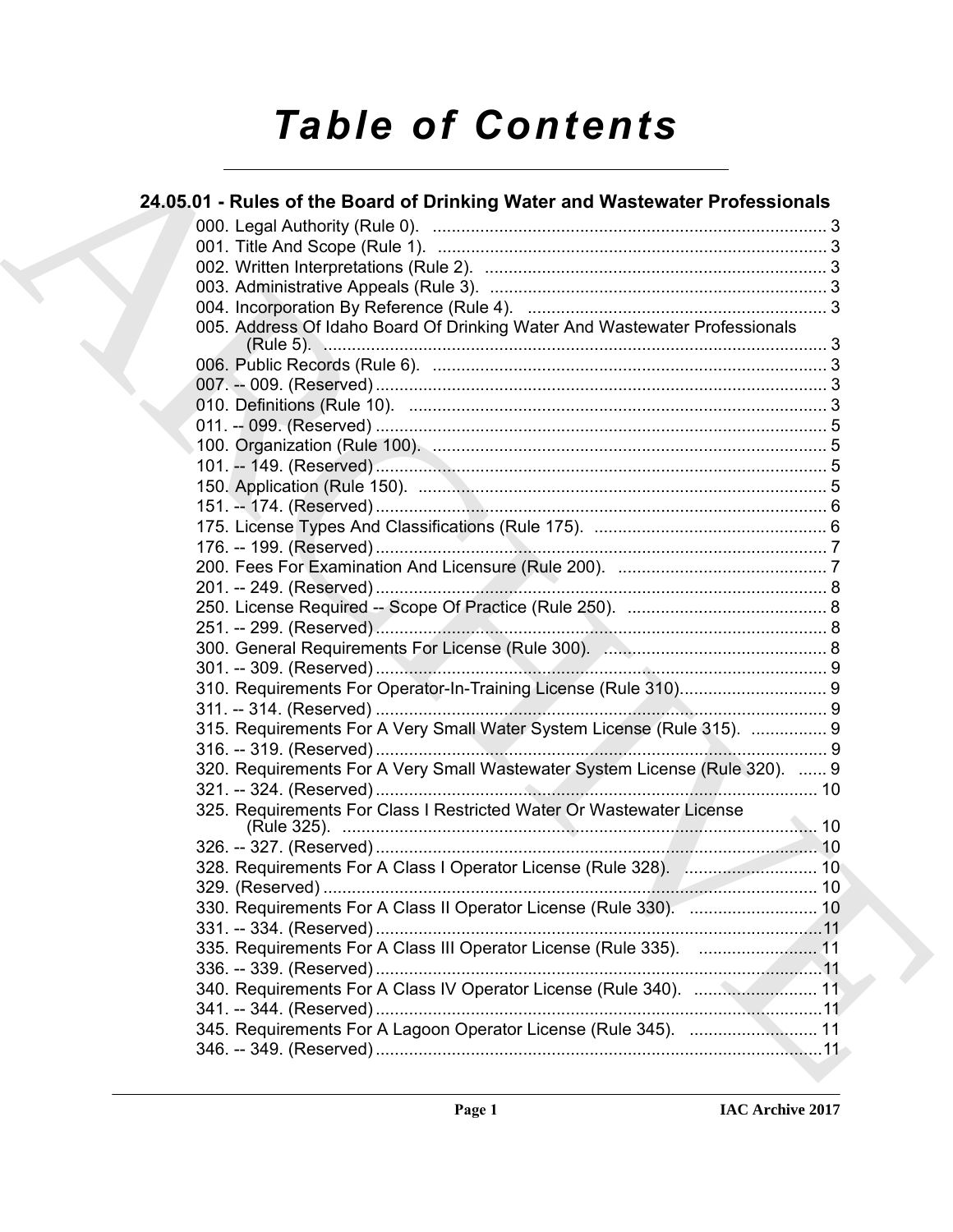### Table of Contents (cont'd)

| 350. Requirements For A Wastewater Land Application License (Rule 350).  11 |  |
|-----------------------------------------------------------------------------|--|
| 355. Requirements For A Backflow Assembly Tester License (Rule 355).  12    |  |
| 360. Requirements For Wastewater Laboratory Analyst License (Rule 360).  12 |  |
|                                                                             |  |
|                                                                             |  |
|                                                                             |  |
|                                                                             |  |
|                                                                             |  |
| 650. Backflow Assembly Tester Code Of Ethics And Standards Of Conduct       |  |
|                                                                             |  |
|                                                                             |  |
|                                                                             |  |
|                                                                             |  |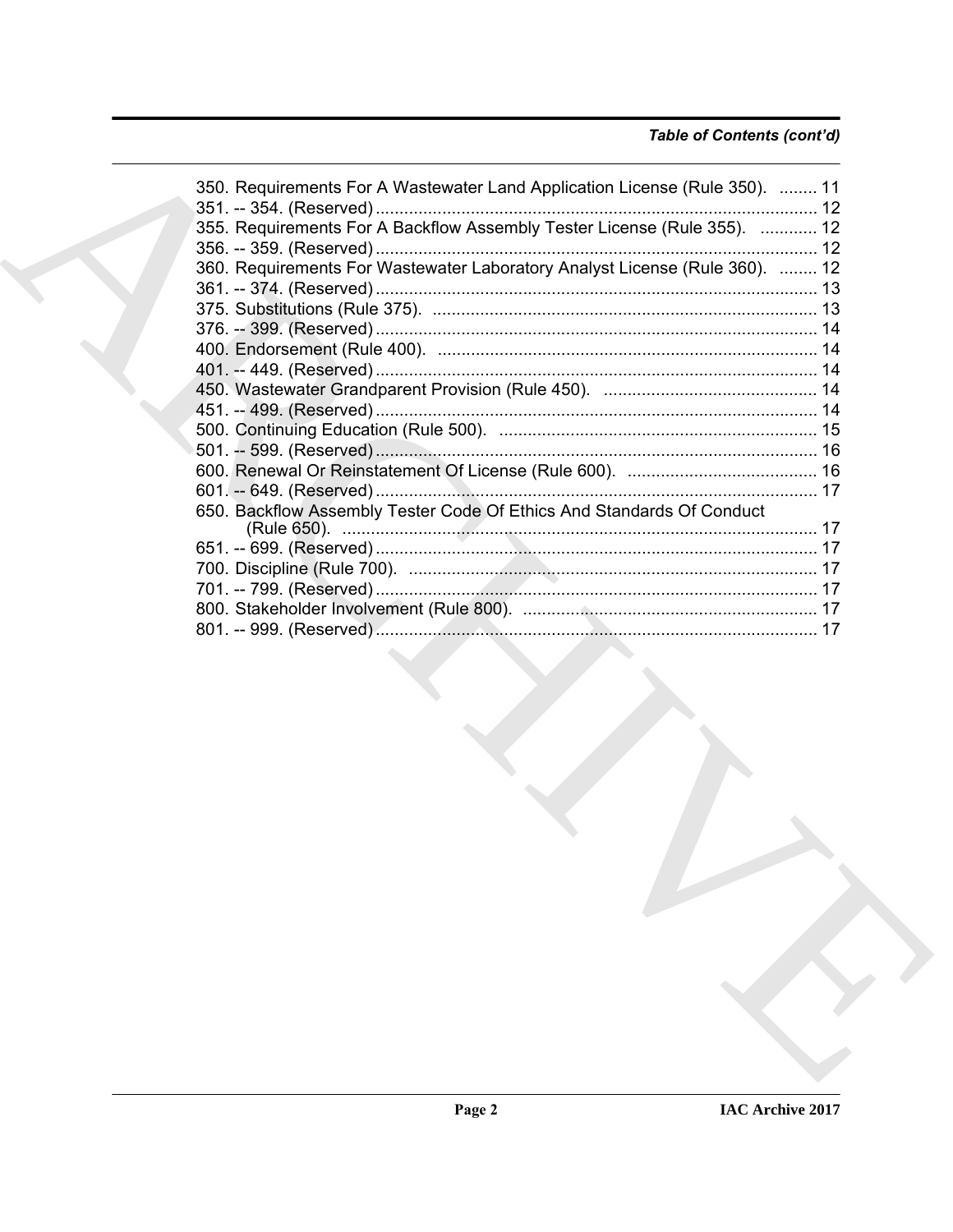#### **IDAPA 24 TITLE 05 CHAPTER 01**

### <span id="page-2-0"></span>**24.05.01 - RULES OF THE BOARD OF DRINKING WATER AND WASTEWATER PROFESSIONALS**

#### <span id="page-2-1"></span>**000. LEGAL AUTHORITY (RULE 0).**

These rules are hereby prescribed and established pursuant to the authority vested in the Board of Drinking Water and Wastewater Professionals by the provisions of Section 54-2406, Idaho Code. (3-24-05)

#### <span id="page-2-2"></span>**001. TITLE AND SCOPE (RULE 1).**

These rules shall be cited as IDAPA 24.05.01, "Rules of the Board of Drinking Water and Wastewater Professionals."  $(3-24-05)$ 

#### <span id="page-2-3"></span>**002. WRITTEN INTERPRETATIONS (RULE 2).**

The board may have written statements that pertain to the interpretation of the rules of this chapter. Such interpretations, if any, are available for public inspection and copying at cost in the main office of the Bureau of Occupational Licenses.

#### <span id="page-2-4"></span>**003. ADMINISTRATIVE APPEALS (RULE 3).**

Administrative appeals shall be governed by the Administrative Procedure Act, Title 67, Chapter 52, Idaho Code.  $(3-24-05)$ 

#### <span id="page-2-5"></span>**004. INCORPORATION BY REFERENCE (RULE 4).**

These rules do not incorporate by reference any document other than those sections of Idaho Code so referenced.  $(3-24-05)$ 

#### <span id="page-2-6"></span>**005. ADDRESS OF IDAHO BOARD OF DRINKING WATER AND WASTEWATER PROFESSIONALS (RULE 5).**

**24.05.01 - RULES OF THE BOARD OF DRIVING WATER AND WASTEWATER PROFESSIONALS**<br>
With **EXCLUSION THE RANC[HI](mailto:wwp@ibol.idaho.gov)VE CONTINUES** the subset of the Studies of Board of Detailing Water and<br>
With  $\frac{1}{2}$  and  $\frac{1}{2}$  and  $\frac{1}{2}$  The office of the Board of Drinking Water and Wastewater Professionals is located within the Bureau of Occupational Licenses, 700 W. State Street, Boise, Idaho 83702. The Bureau is open between the hours of 8:00 a.m. and 5:00 p.m. each day except Saturdays, Sundays and holidays. The phone number of the Board is (208) 334-3233. The Board's fax number is (208) 334-3945. The Board's e-mail address is  $wwp@ibol_idaho.gov$ . The Board's official website is http://www.ibol.idaho.gov. (3-29-10) http://www.ibol.idaho.gov.

#### <span id="page-2-7"></span>**006. PUBLIC RECORDS (RULE 6).**

The records associated with the Idaho Board of Drinking Water and Wastewater Professionals are subject to the provisions of the Idaho Public Records Act, Title 74, Chapter 1, Idaho Code. (3-24-05) provisions of the Idaho Public Records Act, Title 74, Chapter 1, Idaho Code.

#### <span id="page-2-8"></span>**007. -- 009. (RESERVED)**

#### <span id="page-2-9"></span>**010. DEFINITIONS (RULE 10).**

<span id="page-2-11"></span><span id="page-2-10"></span>**01. Board**. The Idaho Board of Drinking Water and Wastewater Professionals. (3-24-05)

<span id="page-2-13"></span><span id="page-2-12"></span>**02. Bureau**. The Idaho Bureau of Occupational Licenses. (3-24-05)

**03. Class I Restricted License**. Class I restricted license means a water or wastewater license associated with a specific class I system. A restricted license is available for water distribution or treatment or for wastewater collection or treatment. A restricted license is not transferable and does not qualify for endorsement.

 $(3-29-10)$ 

<span id="page-2-15"></span><span id="page-2-14"></span>**04. DEQ**. The Idaho Department of Environmental Quality. (3-24-05)

**Direct Supervision**. Supervision in a way that will ensure the proper operation and maintenance of the public drinking water or public wastewater system. Supervision shall include, but not be limited to, providing written, hands-on, or oral instruction as well as verification that the instructions are being completed. The supervisor has an active on-site or on-call presence at the specific facility. (3-21-12) has an active on-site or on-call presence at the specific facility.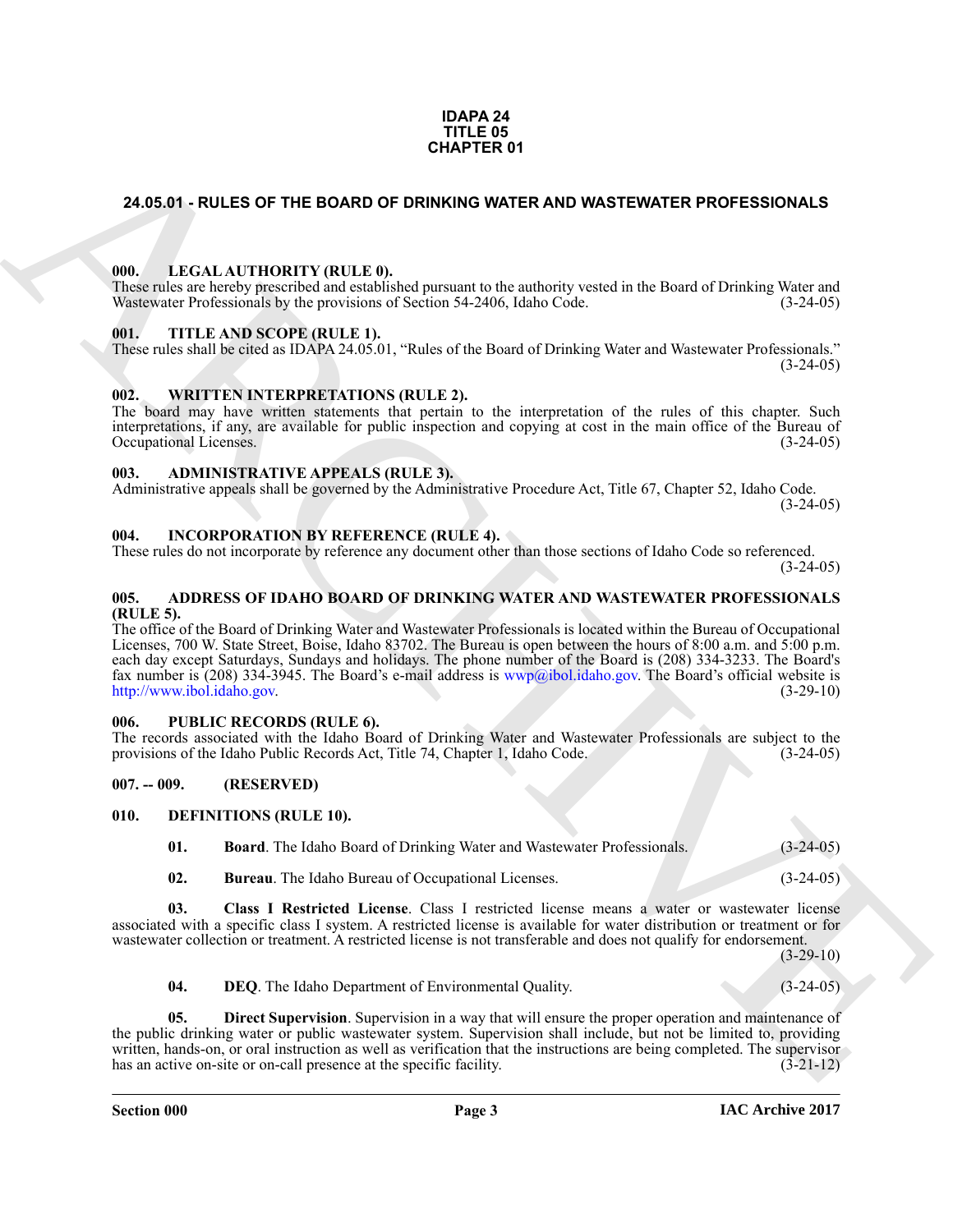**06. Endorsement**. Endorsement (often referred to as "reciprocity") is that process by which a person in another jurisdiction may apply for a license in Idaho. (3-24-05) licensed in another jurisdiction may apply for a license in Idaho.

<span id="page-3-3"></span><span id="page-3-2"></span><span id="page-3-1"></span><span id="page-3-0"></span>**07. EPA**. The United States Environmental Protection Agency. (3-24-05)

**08. Experience**. One (1) year of experience is equivalent to one thousand six hundred hours (1,600) worked. (2-26-08)

**09.** On-Site Operating Experience. On-site operating experience means experience obtained while y present at the location of the system.  $(3-21-12)$ physically present at the location of the system.

<span id="page-3-4"></span>**10. Operating Personnel**. Operating personnel means any person who is employed, retained, or appointed to conduct the tasks associated with the day-to-day operation and maintenance of a public drinking water system or a public wastewater system. Operating personnel shall include every person making system control or system integrity decisions about water quantity or water quality that may affect public health. (3-24-05)

<span id="page-3-6"></span><span id="page-3-5"></span>**11. Person**. A human being, municipality, or other governmental or political subdivision or other public agency, or public or private corporation, any partnership, firm, association, or other organization, any receiver, trustee, assignee, agent or other legal representative of the foregoing or other legal entity. (3-24 trustee, assignee, agent or other legal representative of the foregoing or other legal entity. (3-24-05)

**Bureau of Occupational Licensies control of the systems of Maximedele Principal and the systems of the systems of the systems of the systems of the systems of the systems of the systems of the systems of the systems of t 12. Public Drinking Water System or Public Water System**. Public drinking water system or public water system means a system for the provision to the public of water for human consumption through pipes or other constructed conveyances, if such system has at least fifteen (15) service connections or regularly serves an average of at least twenty-five (25) individuals daily at least sixty (60) days of the year. Such term includes any collection, treatment, storage, and distribution facilities under control of the operator of such system, and used primarily in connection with such system, and any collection or pretreatment storage facilities not under such control which are used primarily in connection with such system. Every community and nontransient noncommunity water system, and each transient water system using a surface water source or ground water source directly influenced by surface water, shall be operated by a certified drinking water operator. (3-24-05) shall be operated by a certified drinking water operator.

<span id="page-3-7"></span>**13. Public Wastewater System or Wastewater System**. Public wastewater system or wastewater system means those systems, including collection systems and treatment systems, that are owned by a city, county, state or federal unit of government, a nonprofit corporation, district, association, political subdivision or other public entity, or that generate or collect two thousand five hundred (2,500) or more gallons a day; or that have been constructed in whole or in part with public funds. This does not include any wastewater treatment system operated and maintained exclusively by a single family residence or any wastewater system consisting solely of a gravity flow, nonmechanical septic tank and subsurface treatment and distribution system, or industrial wastewater systems under private ownership. (3-24-05)

<span id="page-3-8"></span>**14. Responsible Charge (RC)**. Responsible charge means active, daily on-site or on-call responsibility for the performance of operations or active, on-going, on-site and on-call direction of employees and assistants at a public drinking water system or public wastewater system. (3-21-12)

**15. Responsible Charge Operator**. An operator of a public drinking water system or wastewater system, designated by the system owner, who holds a valid license at a class equal to or greater than the drinking water system or wastewater classification, who is in responsible charge of the public drinking water system or the wastewater system. (3-21-12)

<span id="page-3-11"></span><span id="page-3-10"></span><span id="page-3-9"></span>**16.** State. The State of Idaho. (3-24-05)

**17. Substitute or Back-Up Responsible Charge Operator**. An operator of a public drinking water or wastewater system who holds a valid license at a class equal to or greater than the drinking water or wastewater system classification, designated by the system owner to replace and to perform the duties of the responsible charge operator when the responsible charge operator is not available or accessible. (3-21-12) operator when the responsible charge operator is not available or accessible.

<span id="page-3-12"></span>**18. Very Small Public Drinking Water System**. A community or non-transient non-community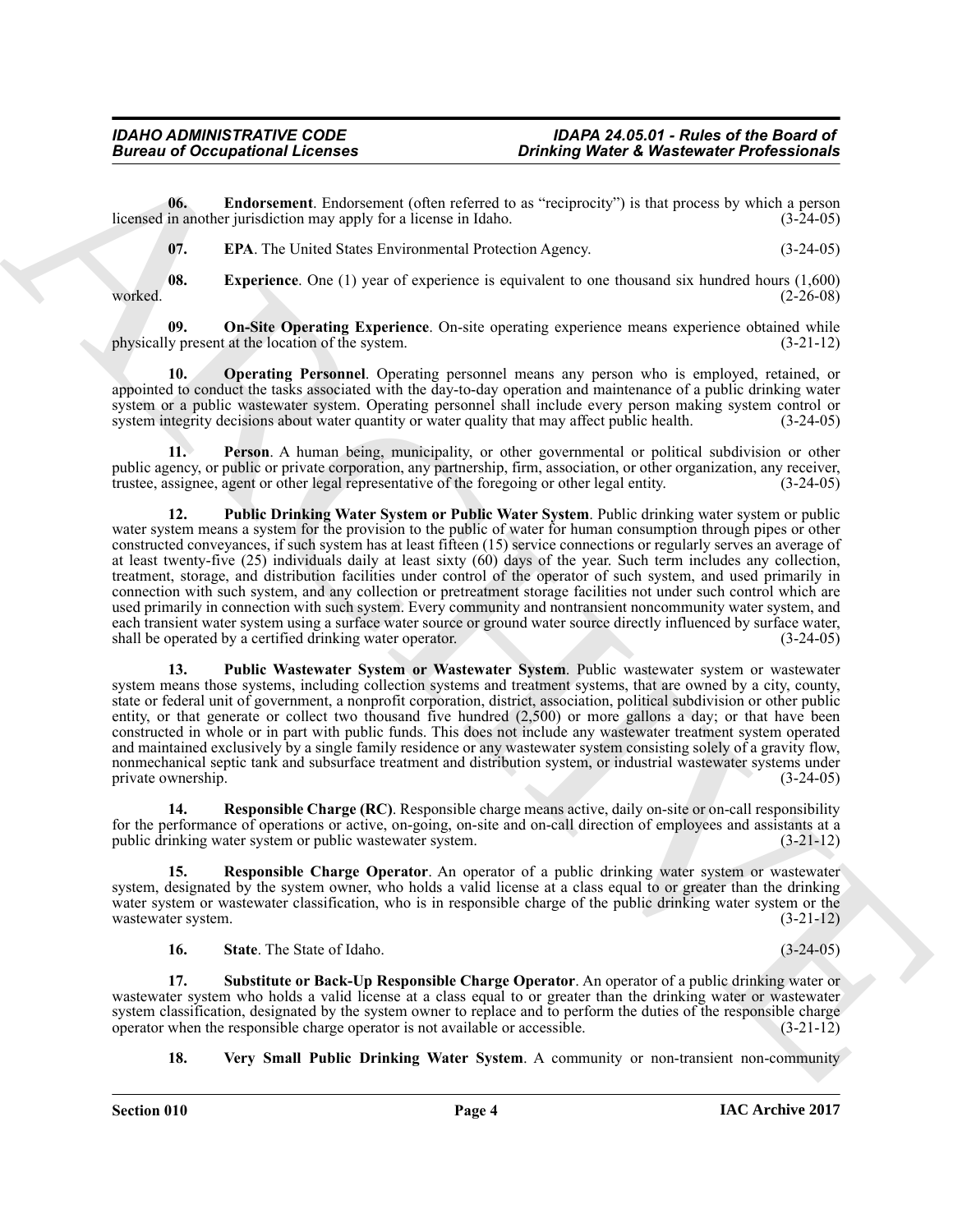public water system that serves five hundred (500) persons or less and has no treatment other than disinfection or has only treatment which does not require any chemical treatment, process adjustment, backwashing or media regeneration by an operator (e.g. calcium carbonate filters, granular activated carbon filters, cartridge filters, ion exchangers). (3-21-12)

Brain of Occupation Licensins<br>
and the state of the state of the state of the state of the state of the state of the state of the state of the state of the state of the state of the state of the state of the state of the **19. Very Small Wastewater System**. A public wastewater system that serves five hundred (500) connections or less and includes a collection system with a system size of six (6) points or less on the Department of Environmental Quality (DEQ) system classification rating form and is limited to only one (1) of the following wastewater treatment processes: (3-21-12)

<span id="page-4-6"></span>

| а. | Aerated lagoons:          | $(3-21-12)$ |
|----|---------------------------|-------------|
| b. | Non-aerated $lagoon(s)$ ; | $(3-21-12)$ |
|    |                           |             |

**c.** Primary treatment; or (3-21-12)

<span id="page-4-8"></span><span id="page-4-7"></span>**d.** Primary treatment discharging to a large soil absorption system (LSAS).  $(3-21-12)$ 

#### <span id="page-4-0"></span>**011. -- 099. (RESERVED)**

### <span id="page-4-1"></span>**100. ORGANIZATION (RULE 100).**

**01. Meetings**. The Board shall meet at least two (2) times annually at such times and places as ed by the Board or the Chairman of the Board. (3-24-05) designated by the Board or the Chairman of the Board.

**a.** All meetings shall be held in accordance with the Idaho Open Meeting Law, Chapters 2340 – 2347, Idaho Code. (3-24-05) Title 67, Idaho Code.

**b.** Special meetings may be called by the Chairman, upon written request of any three (3) members, eembers shall be notified in writing.  $(3-24-05)$ and all members shall be notified in writing.

**c.** A minimum of four Board members shall constitute a quorum and shall be required to be present in order to hold a meeting of the Board. A majority vote of the Board members present at a meeting shall be considered the action of the Board as a whole. The Chairman may vote only in the event of a tie vote. (3-24-05) the action of the Board as a whole. The Chairman may vote only in the event of a tie vote.

<span id="page-4-9"></span>**02. Organization of the Board**. At the first meeting of each fiscal year, the Board shall elect from its a Chairman, who shall assume the duty of the office immediately upon such selection. (3-24-05) members a Chairman, who shall assume the duty of the office immediately upon such selection.

**a.** The Chairman shall when present, preside at all meetings, appoint with the consent of the Board, all committees, and shall otherwise perform all duties pertaining to the office of Chairman. The Chairman shall be an ex-<br>officio member of all committees. officio member of all committees. (3-24-05)

**b.** The Chief of the Bureau shall act as an agent of the Board and shall be the official keeper of all records of the Board. The Bureau shall provide such services as may be authorized by Chapter 26, Title 67, Idaho Code, and as defined under contract between the Bureau and the Board. (3-24-05) Code, and as defined under contract between the Bureau and the Board.

#### <span id="page-4-2"></span>**101. -- 149. (RESERVED)**

#### <span id="page-4-4"></span><span id="page-4-3"></span>**150. APPLICATION (RULE 150).**

Each applicant for licensure shall submit a complete application together with the required fees. The applicant must provide or facilitate the provision of any supplemental third party documents that may be required. The Board shall not review an application until all required information is furnished and the required fees paid.  $(3-24-05)$ 

**01.** Licensure by Examination. An application shall be made on the uniform application form adopted pard and furnished to the applicant by the Bureau. All applications shall include:  $(3-24-05)$ by the Board and furnished to the applicant by the Bureau. All applications shall include:

<span id="page-4-5"></span>**a.** Documentation of having met the appropriate educational requirement;  $(3-24-05)$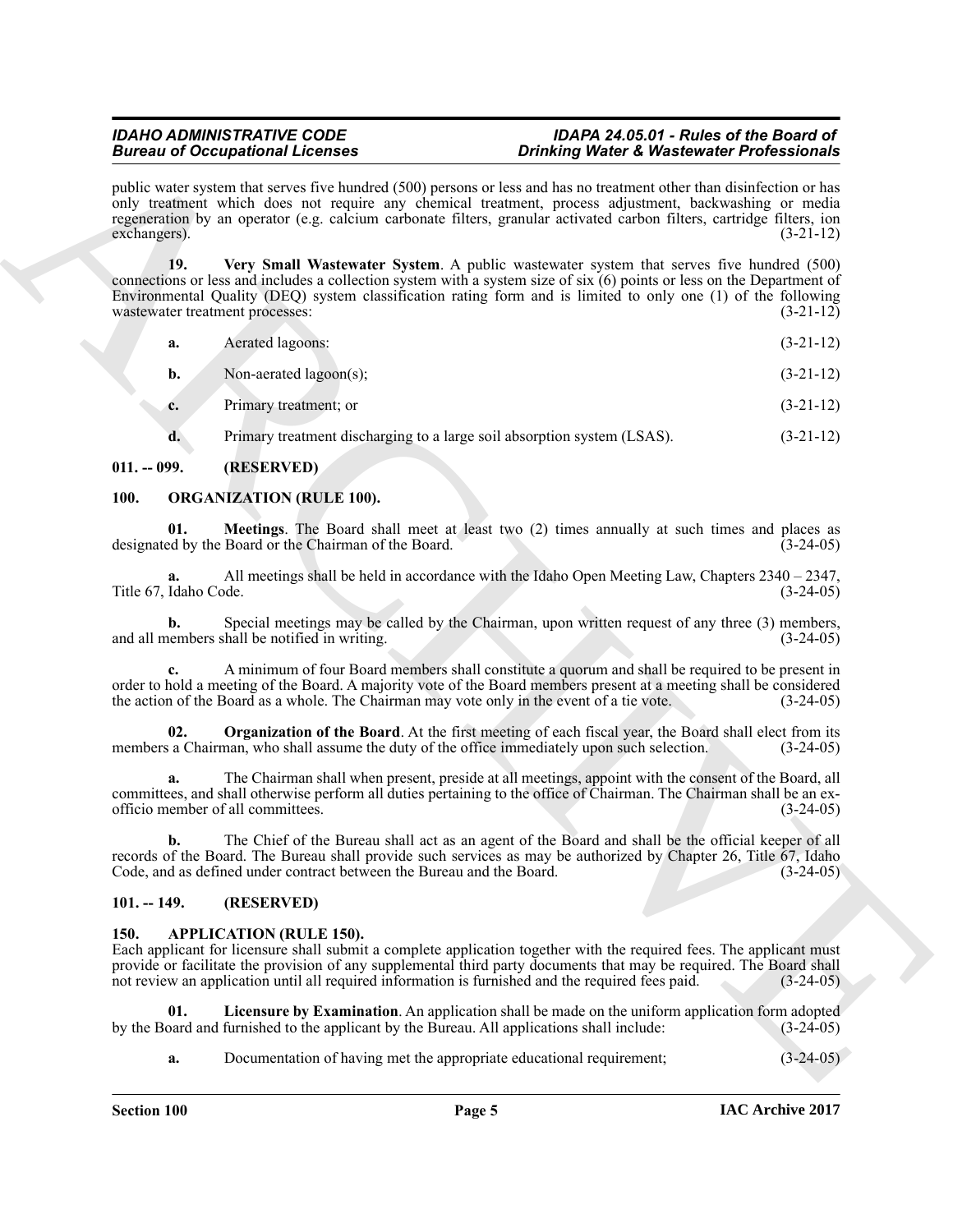#### <span id="page-5-4"></span><span id="page-5-3"></span><span id="page-5-2"></span><span id="page-5-0"></span>**151. -- 174. (RESERVED)**

#### <span id="page-5-8"></span><span id="page-5-7"></span><span id="page-5-6"></span><span id="page-5-1"></span>**175. LICENSE TYPES AND CLASSIFICATIONS (RULE 175).**

<span id="page-5-5"></span>

|                           | <b>Bureau of Occupational Licenses</b>                                                                                                                                                                                                                                                                                                                                                                                                        | <b>Drinking Water &amp; Wastewater Professionals</b> |                            |
|---------------------------|-----------------------------------------------------------------------------------------------------------------------------------------------------------------------------------------------------------------------------------------------------------------------------------------------------------------------------------------------------------------------------------------------------------------------------------------------|------------------------------------------------------|----------------------------|
| $\mathbf{b}$ .            | Documentation of all actual applicable experience giving kind and type of work done, together with<br>dates of employment, and verification by affidavit of the most current applicable experience, signed by the person<br>under whose supervision the work was performed.                                                                                                                                                                   |                                                      | $(3-24-05)$                |
| 02.                       | Licensure by Endorsement. An application shall be made on the uniform application form<br>adopted by the Board and furnished to the applicant by the Bureau. All applications shall include:                                                                                                                                                                                                                                                  |                                                      | $(3-24-05)$                |
| a.                        | Official documentation of licensure sent to the Bureau directly from each regulatory authority from<br>which the applicant has obtained licensure. Such documentation shall note name, address, current status, date<br>originally issued, expiration date, and any disciplinary action imposed;                                                                                                                                              |                                                      | $(3-24-05)$                |
| b.<br>obtained licensure. | A copy of the current regulations governing licensure in each jurisdiction from which the applicant                                                                                                                                                                                                                                                                                                                                           |                                                      | $(3-24-05)$                |
| 03.                       | Application Deadline. Completed applications must be received at least thirty (30) days prior to<br>the next scheduled board meeting in order to be reviewed by the Board.                                                                                                                                                                                                                                                                    |                                                      | $(3-24-05)$                |
| 04.                       | Application Required. Applicants seeking licensure in any type or classification of licensure shall<br>submit a separate application for each type and classification of licensure being sought. Applicants holding a current<br>type and classification of license and who are seeking a classification upgrade within the same license type and<br>category shall not be required to submit an original license fee with their application. |                                                      | $(3-24-05)$                |
| 05.                       | Lack of Activity. Applications on file with the Board where an applicant has failed to respond to a<br>Board request or where the applications have lacked activity for twelve (12) consecutive months shall be deemed<br>denied and shall be terminated upon thirty (30) days written notice unless good cause is established to the Board.                                                                                                  |                                                      | $(5 - 8 - 09)$             |
|                           |                                                                                                                                                                                                                                                                                                                                                                                                                                               |                                                      |                            |
| $151. - 174.$             | (RESERVED)                                                                                                                                                                                                                                                                                                                                                                                                                                    |                                                      |                            |
| 175.                      | LICENSE TYPES AND CLASSIFICATIONS (RULE 175).<br>The Board shall issue each of the following licenses under the provisions of Chapter 24, Title 54, Idaho Code.                                                                                                                                                                                                                                                                               |                                                      |                            |
| 01.                       | <b>Drinking Water Distribution Operator.</b>                                                                                                                                                                                                                                                                                                                                                                                                  |                                                      | $(3-24-05)$<br>$(3-24-05)$ |
| a.                        | Class Operator-In-Training.                                                                                                                                                                                                                                                                                                                                                                                                                   |                                                      | $(3-24-05)$                |
| b.                        | Class I Restricted.                                                                                                                                                                                                                                                                                                                                                                                                                           |                                                      | $(3-29-10)$                |
| c.                        | Class I.                                                                                                                                                                                                                                                                                                                                                                                                                                      |                                                      | $(3-24-05)$                |
| d.                        | Class II.                                                                                                                                                                                                                                                                                                                                                                                                                                     |                                                      | $(3-24-05)$                |
| e.                        | Class III.                                                                                                                                                                                                                                                                                                                                                                                                                                    |                                                      | $(3-24-05)$                |
| f.                        | Class IV.                                                                                                                                                                                                                                                                                                                                                                                                                                     |                                                      | $(3-24-05)$                |
| 02.                       | <b>Drinking Water Treatment Operator.</b>                                                                                                                                                                                                                                                                                                                                                                                                     |                                                      | $(3-24-05)$                |
| a.                        | Class Operator-In-Training.                                                                                                                                                                                                                                                                                                                                                                                                                   |                                                      | $(3-24-05)$                |
| b.                        | Class I Restricted.                                                                                                                                                                                                                                                                                                                                                                                                                           |                                                      | $(3-29-10)$                |
| c.                        | Class I.                                                                                                                                                                                                                                                                                                                                                                                                                                      |                                                      | $(3-24-05)$                |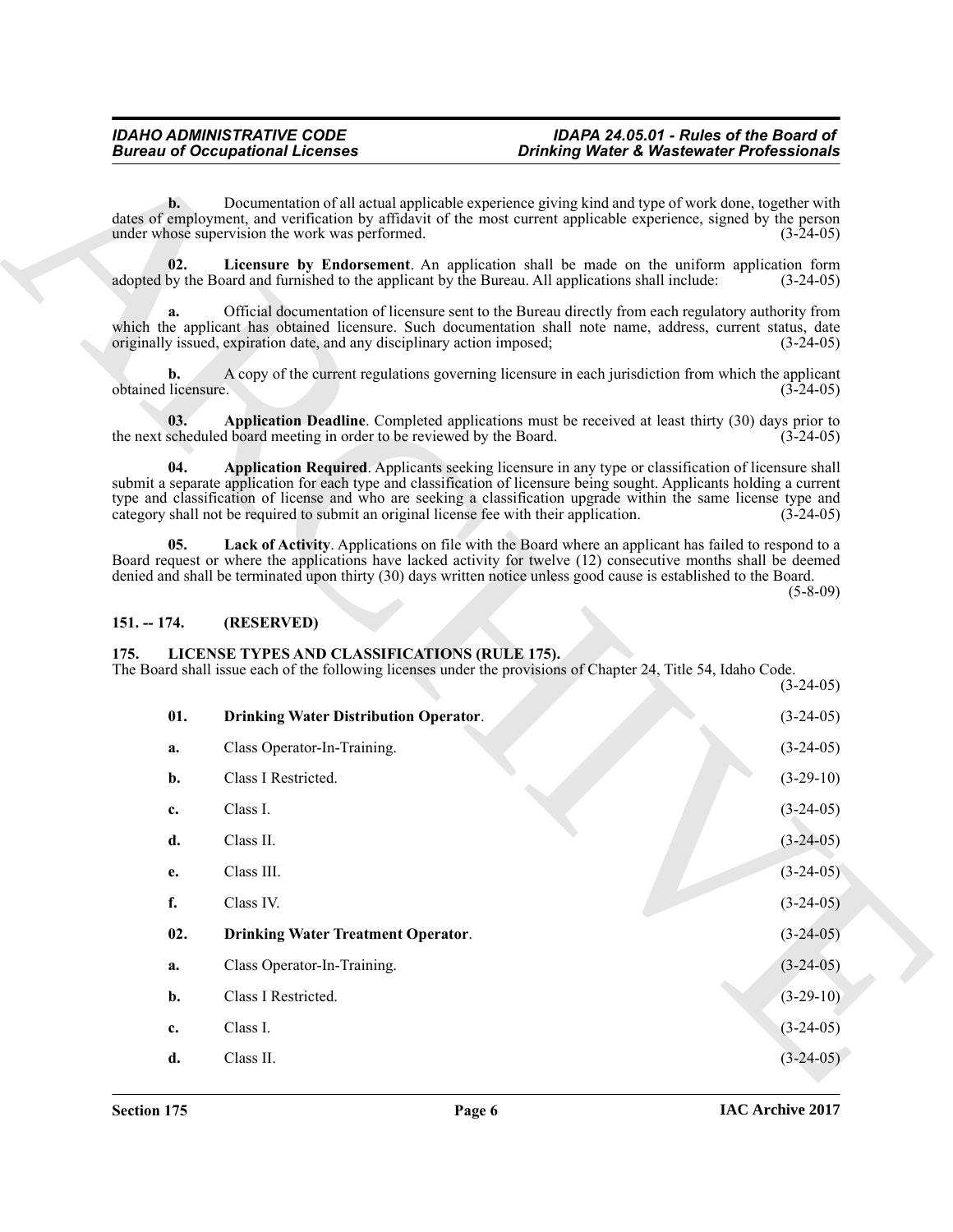<span id="page-6-8"></span><span id="page-6-7"></span><span id="page-6-6"></span><span id="page-6-5"></span><span id="page-6-4"></span><span id="page-6-3"></span><span id="page-6-2"></span><span id="page-6-1"></span><span id="page-6-0"></span>

|               | <b>Bureau of Occupational Licenses</b>                                                                                   | <b>Drinking Water &amp; Wastewater Professionals</b> |
|---------------|--------------------------------------------------------------------------------------------------------------------------|------------------------------------------------------|
| e.            | Class III.                                                                                                               | $(3-24-05)$                                          |
| f.            | Class IV.                                                                                                                | $(3-24-05)$                                          |
| 03.           | <b>Wastewater Treatment Operator.</b>                                                                                    | $(3-24-05)$                                          |
| a.            | Class Operator-In-Training.                                                                                              | $(3-24-05)$                                          |
| b.            | Lagoon.                                                                                                                  | $(3-24-05)$                                          |
| c.            | Class I Restricted.                                                                                                      | $(3-29-10)$                                          |
| d.            | Class I.                                                                                                                 | $(3-24-05)$                                          |
| e.            | Class II.                                                                                                                | $(3-24-05)$                                          |
| f.            | Class III.                                                                                                               | $(3-24-05)$                                          |
| g.            | Class IV.                                                                                                                | $(3-24-05)$                                          |
| h.            | Land Application.                                                                                                        | $(3-24-05)$                                          |
| 04.           | <b>Wastewater Collection Operator.</b>                                                                                   | $(3-24-05)$                                          |
| a.            | Class Operator-In-Training.                                                                                              | $(3-24-05)$                                          |
| b.            | Class I Restricted.                                                                                                      | $(3-29-10)$                                          |
| c.            | Class I.                                                                                                                 | $(3-24-05)$                                          |
| d.            | Class II.                                                                                                                | $(3-24-05)$                                          |
| e.            | Class III.                                                                                                               | $(3-24-05)$                                          |
| f.            | Class IV.                                                                                                                | $(3-24-05)$                                          |
| 05.           | <b>Wastewater Laboratory Analyst.</b>                                                                                    | $(3-24-05)$                                          |
| a.            | Class I.                                                                                                                 | $(3-24-05)$                                          |
| b.            | Class II.                                                                                                                | $(3-24-05)$                                          |
| c.            | Class III.                                                                                                               | $(3-24-05)$                                          |
| d.            | Class IV.                                                                                                                | $(3-24-05)$                                          |
| 06.           | <b>Backflow Assembly Tester.</b>                                                                                         | $(3-24-05)$                                          |
| 07.           | Drinking Water Very Small System Operator.                                                                               | $(3-21-12)$                                          |
| 08.           | <b>Wastewater Very Small System Operator.</b>                                                                            | $(3-21-12)$                                          |
| $176. - 199.$ | (RESERVED)                                                                                                               |                                                      |
| 200.          | FEES FOR EXAMINATION AND LICENSURE (RULE 200).<br>The fees for each license type and classification shall be as follows: | $(3-24-05)$                                          |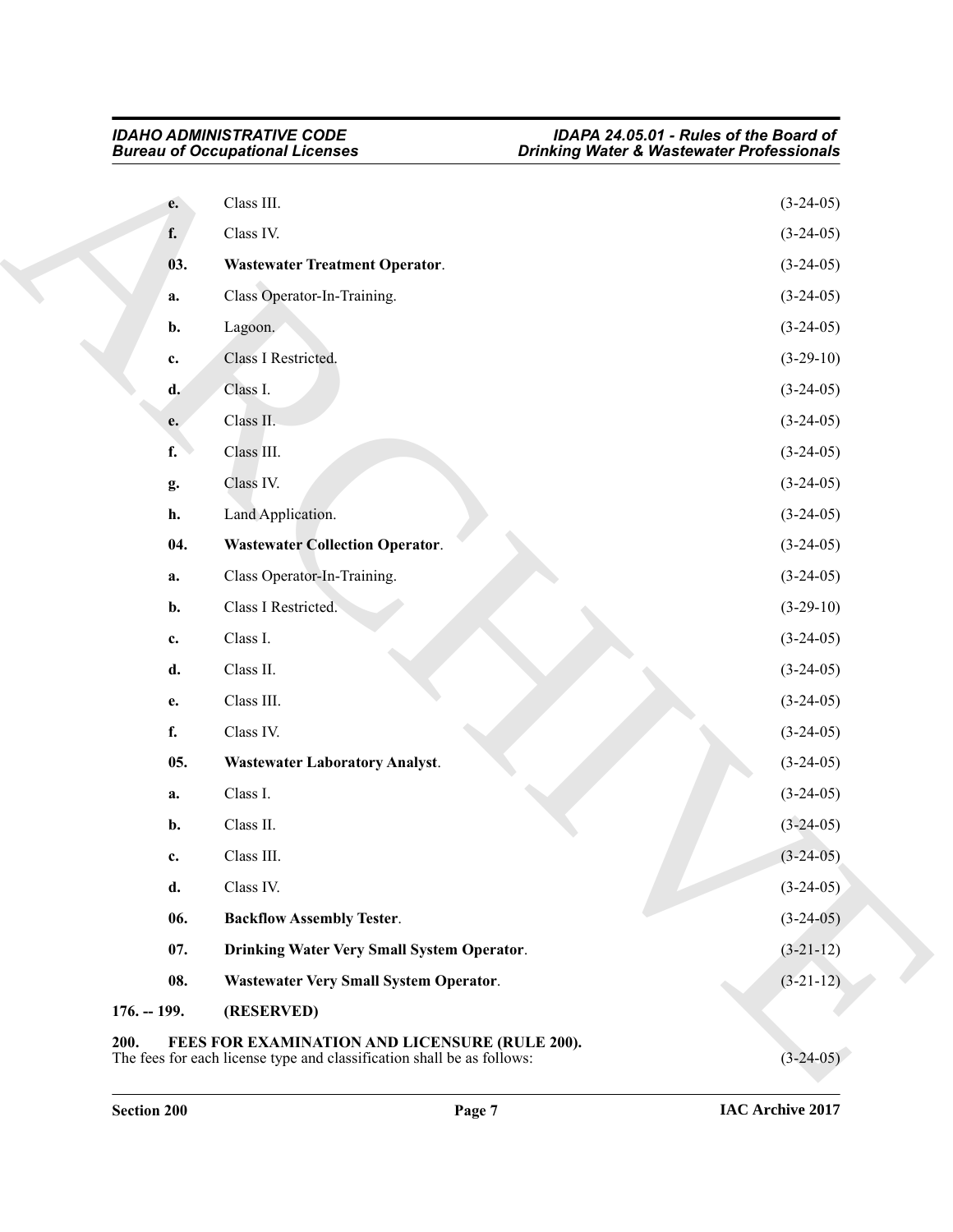<span id="page-7-7"></span><span id="page-7-5"></span>**01.** Application Fee. Application fee -- twenty-five dollars (\$25). (3-24-05)

**02. Examination Fee**. The examination fees shall not be greater than those fees charged by the Association of Boards of Certification (ABC) or other approved examination provider. Fees paid by applicants approved for a scheduled examination are not refundable. New examination fees are required for each scheduled additional examination. (3-20-14) additional examination.

<span id="page-7-6"></span>

| 03. | <b>Endorsement Fee.</b> Endorsement fee -- thirty dollars (\$30). | $(3-20-14)$ |
|-----|-------------------------------------------------------------------|-------------|
|-----|-------------------------------------------------------------------|-------------|

<span id="page-7-8"></span>**04.** Original License Fee. Original license fee -- thirty dollars (\$30). (3-20-14)

<span id="page-7-4"></span>**05. Annual Renewal Fee**. Annual renewal fee -- thirty dollars (\$30). (3-20-14)

<span id="page-7-10"></span><span id="page-7-9"></span>**06.** Reinstatement Fees. Reinstatement fee -- is as provided in Section 67-2614, Idaho Code.  $(3-24-16)$ 

**07. Refund of Fees**. No refund of fees shall be made to any person who has paid such fees for application. (3-21-12)

#### <span id="page-7-0"></span>**201. -- 249. (RESERVED)**

#### <span id="page-7-13"></span><span id="page-7-1"></span>**250. LICENSE REQUIRED -- SCOPE OF PRACTICE (RULE 250).**

<span id="page-7-15"></span>All water and wastewater operating personnel, including those in responsible charge and those in substitute responsible charge, of public water systems and public wastewater systems, and all backflow assembly testers, shall<br>be licensed under the provisions of these rules and Chapter 24. Title 54. Idaho Code. (3-21-12) be licensed under the provisions of these rules and Chapter 24, Title 54, Idaho Code.

**Bureau of Occupational Licenses**<br> **Contained by the control of the state of the control of the state of the state of the state of the state of the state of the state of the state of the state of the state of the state of 01. Drinking Water Operator Scope**. Operating personnel shall only act in accordance with the nature and extent of their license. Those in responsible charge or substitute responsible charge of a public water system must hold a valid license equal to or greater than the classification of the public water system where the responsible charge or substitute responsible charge operator is in responsible charge. The types of water systems are distribution and treatment.

<span id="page-7-17"></span>**02. Wastewater Operator Scope**. Operating personnel shall only act in accordance with the nature and extent of their license. Those in responsible charge or substitute responsible charge of a public wastewater system shall hold a valid license equal to or greater than the classification of the public wastewater system where the responsible charge or substitute responsible charge operator is in responsible charge. The types of wastewater systems are collection, laboratory analyst, and treatment. (3-21-12) systems are collection, laboratory analyst, and treatment.

<span id="page-7-14"></span>**03. Backflow Assembly Tester**. Individuals licensed as backflow assembly testers may inspect and flow prevention assemblies as defined in Title 54. Chapter 24. Idaho Code. (3-24-05) test backflow prevention assemblies as defined in Title 54, Chapter 24, Idaho Code.

<span id="page-7-16"></span>**04. Operator-in-Training**. Operators-in-training shall practice only under the direct supervision of a licensed operator of a type, category, and classification higher than operator-in-training. No operator-in-training shall accept or perform the designated responsible charge duties at any system.  $(3-24-05)$ accept or perform the designated responsible charge duties at any system.

#### <span id="page-7-2"></span>**251. -- 299. (RESERVED)**

#### <span id="page-7-11"></span><span id="page-7-3"></span>**300. GENERAL REQUIREMENTS FOR LICENSE (RULE 300).**

Applicants shall submit an application together with the required fees and such documentation as is required.

 $(3-24-05)$ 

<span id="page-7-12"></span>**01. Examination Requirement**. Applicants must pass a written examination for each individual ation in each type of licensure with a minimum score of seventy percent (70%). (3-21-12) classification in each type of licensure with a minimum score of seventy percent  $(70\%)$ .

**a.** The examination will reflect different levels of knowledge, ability and judgment required for the established license type and class. The Board will administer examinations at such times and places as the Board may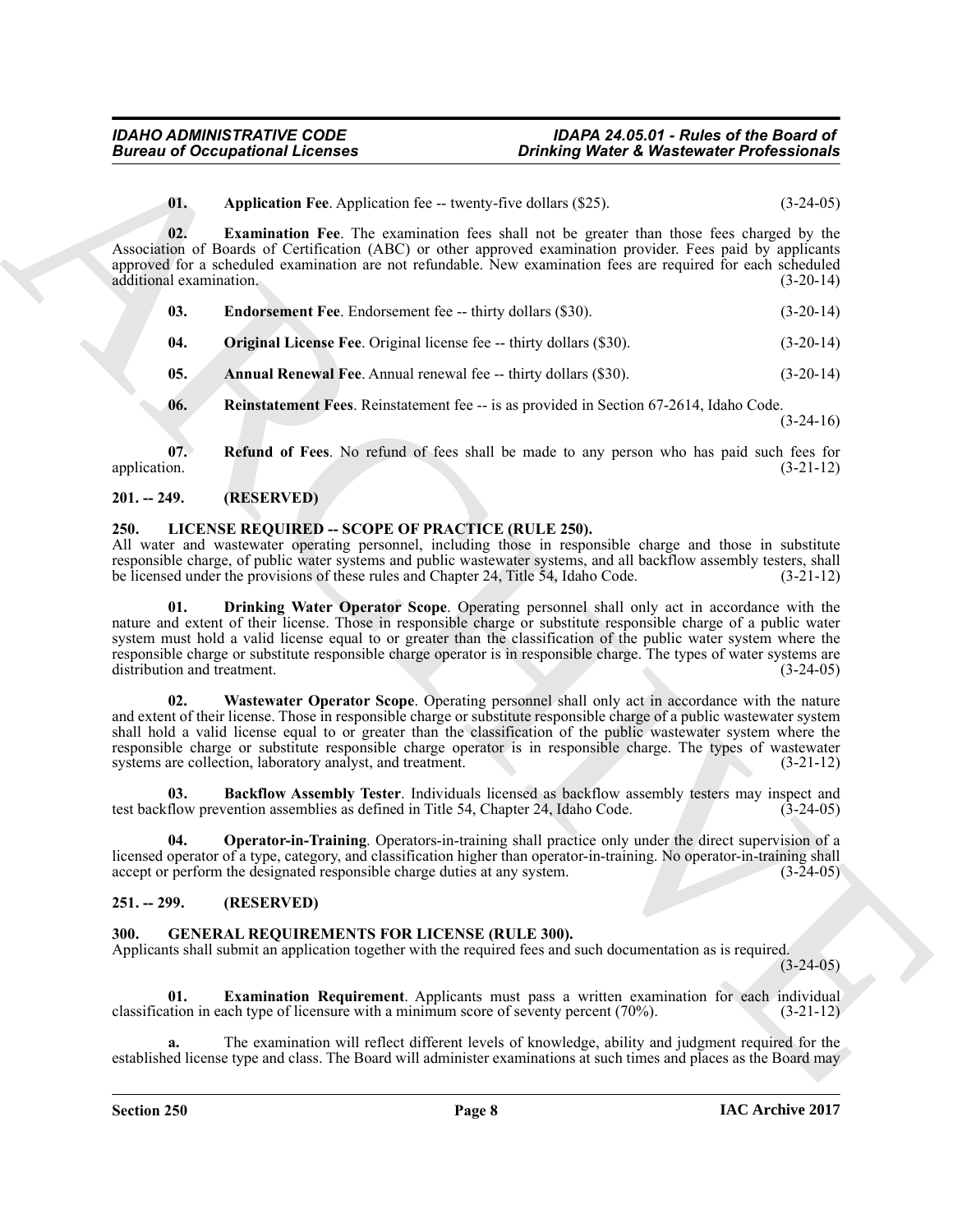determine. (3-24-05)

**b.** The examination for all types and classes of licensure shall be validated and provided by the Association of Boards of Certification (ABC). The American Backflow Prevention Association (ABPA) backflow assembly tester examination is also approved for backflow assembly tester licensure. (5-8-09)

**c.** Applicants who fail an examination must make application to retake the same type and class tion and pay the required examination fees prior to retaking the examination. (3-24-05) examination and pay the required examination fees prior to retaking the examination.

Applicants must take and pass the examination within one (1) year of application approval. After v application and applicable fees must be submitted. (3-30-07) one  $(1)$  year a new application and applicable fees must be submitted.

<span id="page-8-7"></span><span id="page-8-6"></span>**02. Education Requirements**. Documentation must be provided showing proof of education required for the type and level of license being sought.

Bureau of Occupational Licensies<br>
4-manns Theorem Street of Physician Control of Physician Control of National Control of National Control of National Control of National Control of National Control of National Control of **03. Experience Requirement**. Only actual verified on-site operating experience at a treatment, distribution or collection system will be acceptable except as may be allowed by substitution as set forth in these rules. Experience as a laboratory analyst can be counted as wastewater operating experience for up to one-half (1/2) of the wastewater operating experience requirement but cannot be counted as responsible charge experience. Experience as a wastewater operator can be counted as laboratory analyst experience for up to one-half (1/2) of the laboratory analyst experience. (3-21-12)

#### <span id="page-8-0"></span>**301. -- 309. (RESERVED)**

## <span id="page-8-15"></span><span id="page-8-1"></span>**310. REQUIREMENTS FOR OPERATOR-IN-TRAINING LICENSE (RULE 310).** Each applicant for an Operator-In-Training License must meet the following requirements:

<span id="page-8-17"></span><span id="page-8-16"></span>

|     | Each applicant for an Operator-In-Training License must meet the following requirements: | $(3-21-12)$ |
|-----|------------------------------------------------------------------------------------------|-------------|
| 01. | <b>Education</b> . Possess a high school diploma or GED; and                             | $(3-21-12)$ |
| 02. | <b>Examination.</b> Pass the relevant Class I examination.                               | $(3-21-12)$ |

#### <span id="page-8-2"></span>**311. -- 314. (RESERVED)**

#### <span id="page-8-11"></span><span id="page-8-3"></span>**315. REQUIREMENTS FOR A VERY SMALL WATER SYSTEM LICENSE (RULE 315).**

|  |                                                                                                    | $(3-21-12)$ |
|--|----------------------------------------------------------------------------------------------------|-------------|
|  |                                                                                                    |             |
|  | To qualify for a Very Small Water System license an operator must meet the following requirements: |             |
|  |                                                                                                    |             |

<span id="page-8-14"></span><span id="page-8-12"></span>**01. Education**. Possess a high school diploma or GED and; (3-21-12)

**02.** Experience. Document eighty-eight (88) hours of acceptable on-site operating experience at a stem; and (3-21-12) water system; and

**a.** Complete an approved six-hour water treatment course or an approved six-hour chlorination course or a combination of said approved courses equaling six (6) hours; and (3-20-14)

- <span id="page-8-13"></span>**b.** Complete an approved six-hour water distribution course; and  $(3-21-12)$
- <span id="page-8-8"></span>**03. Examination**. Pass the relevant very small water system examination. (3-21-12)

#### <span id="page-8-4"></span>**316. -- 319. (RESERVED)**

#### <span id="page-8-5"></span>**320. REQUIREMENTS FOR A VERY SMALL WASTEWATER SYSTEM LICENSE (RULE 320).**

To qualify for a Very Small Wastewater System license, an operator must meet the following requirements: (3-21-12)

<span id="page-8-10"></span><span id="page-8-9"></span>**01. Education**. Possess a high school diploma or GED; and (3-21-12)

**02. Experience**. Document fifty (50) hours of acceptable on-site operating experience at a wastewater in system; and (3-21-12) collection system; and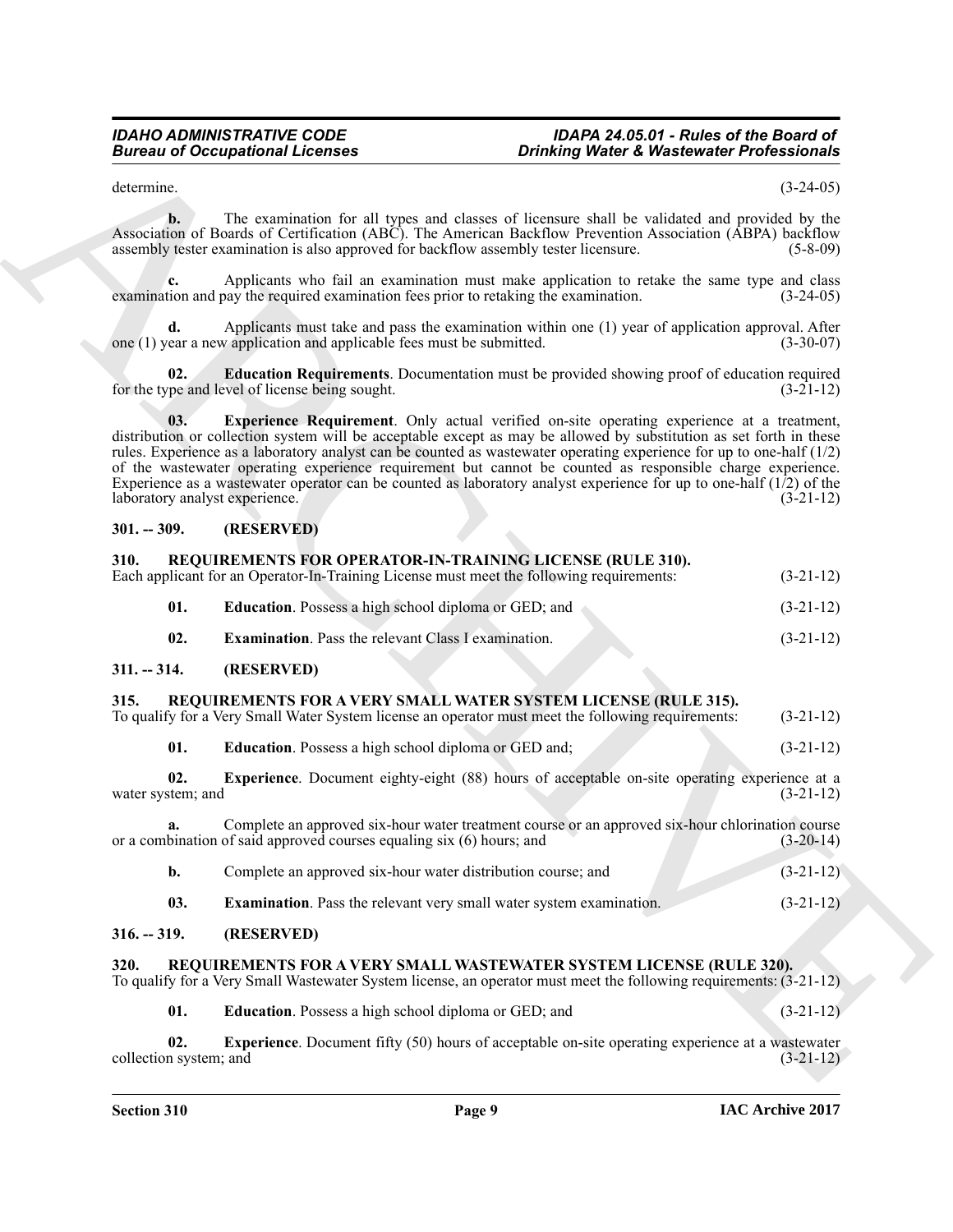**a.** Fifty (50) hours of acceptable relevant on-site operating experience at a wastewater treatment r lagoon; and (3-21-12) system or lagoon; and

**b.** Complete an approved six-hour pumps and motors course or an approved six-hour collection r a combination of said approved courses equaling six (6) hours; and (3-20-14) course or a combination of said approved courses equaling  $six(6)$  hours; and

**c.** Complete an approved six-hour lagoon operation and maintenance course; or an approved six-hour large soil absorption system course or an approved six-hour wastewater treatment course or a combination of said approved courses equaling six  $(6)$  hours; and  $(3-20-14)$ 

<span id="page-9-13"></span>**03. Examination**. Pass the relevant lagoon examination. (3-21-12)

#### <span id="page-9-0"></span>**321. -- 324. (RESERVED)**

#### <span id="page-9-14"></span><span id="page-9-1"></span>**325. REQUIREMENTS FOR CLASS I RESTRICTED WATER OR WASTEWATER LICENSE (RULE 325).**

To qualify for a Class I Restricted water or wastewater license an operator must meet the following requirements: (3-21-12)

<span id="page-9-17"></span><span id="page-9-15"></span>

| 01. |  | <b>Education</b> . Possess a high school diploma or GED; and | $(3-21-12)$ |
|-----|--|--------------------------------------------------------------|-------------|
|     |  |                                                              |             |

**02. Experience**. Document two hundred sixty (260) hours of acceptable relevant on-site operating experience during twelve (12) consecutive months with the system and complete sixteen (16) hours of continuing education relevant to the license; and (3-21-12)

<span id="page-9-18"></span><span id="page-9-16"></span>**03. Examination**. Pass the relevant Class I examination. (3-21-12)

**04. Restricted License Upgrade**. Upon obtaining one thousand six hundred (1,600) hours of supervised on-site operating experience for each license, the operator shall be eligible to apply for an unrestricted Class I license. There is no limit on the amount of time needed to obtain the necessary experience to qualify for the unrestricted license. A restricted license is limited to a specific system. (3-21-12) unrestricted license. A restricted license is limited to a specific system. (3-21-12)

#### <span id="page-9-2"></span>**326. -- 327. (RESERVED)**

### <span id="page-9-6"></span><span id="page-9-3"></span>**328. REQUIREMENTS FOR A CLASS I OPERATOR LICENSE (RULE 328).**

To qualify for a Class I operator license an applicant must meet the following requirements: (3-21-12)

<span id="page-9-9"></span><span id="page-9-7"></span>**01. Education**. Possess a high school diploma or GED; and (3-21-12)

**02. Experience**. Document one (1) year of acceptable relevant on-site operating experience at a Class I (3-21-12) or higher system; and

<span id="page-9-10"></span><span id="page-9-8"></span>**03. Examination**. Pass the relevant Class I examination. (3-21-12)

**Bureau of Occupations I. Leonards**<br> **Contains (Eq. 1)** SU) bount of acceptable relevant transic experiments and accepted relevant in the state of accepted relevant of acting the containing experiments of a state of actin **04. Operator-In-Training License Upgrade**. To upgrade an operator-in-training (OIT) license to a Class I the applicant must provide documented proof to the Board of having completed one (1) year of supervised onsite operating experience in a Class I or higher public drinking water or wastewater system, and payment of the required fees. (3-21-12) required fees.  $(3-21-12)$ 

#### <span id="page-9-4"></span>**329. (RESERVED)**

#### <span id="page-9-11"></span><span id="page-9-5"></span>**330. REQUIREMENTS FOR A CLASS II OPERATOR LICENSE (RULE 330).** To qualify for a Class II license an applicant must meet the following requirements: (3-21-12)

<span id="page-9-12"></span>**01. Education**. Possess a high school diploma or GED; and (3-21-12)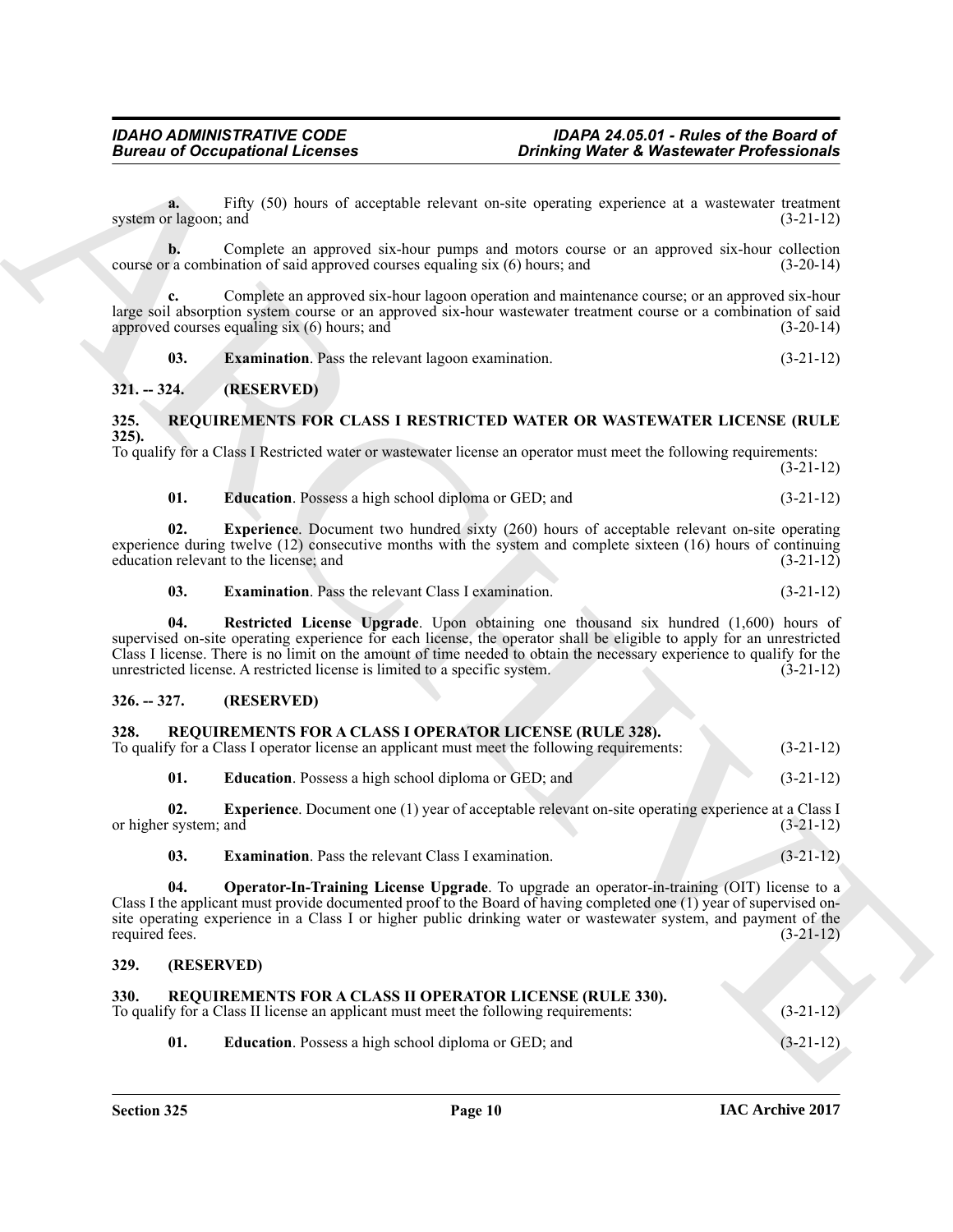<span id="page-10-25"></span><span id="page-10-24"></span><span id="page-10-23"></span><span id="page-10-22"></span><span id="page-10-21"></span><span id="page-10-20"></span><span id="page-10-19"></span><span id="page-10-18"></span><span id="page-10-17"></span><span id="page-10-16"></span><span id="page-10-15"></span><span id="page-10-14"></span><span id="page-10-13"></span><span id="page-10-12"></span><span id="page-10-11"></span><span id="page-10-10"></span><span id="page-10-9"></span><span id="page-10-8"></span><span id="page-10-7"></span><span id="page-10-6"></span><span id="page-10-5"></span><span id="page-10-4"></span><span id="page-10-3"></span><span id="page-10-2"></span><span id="page-10-1"></span><span id="page-10-0"></span>

|                                      | <b>Bureau of Occupational Licenses</b>                                                                                                                                                                                                                                                                                            | <b>Drinking Water &amp; Wastewater Professionals</b> |  |  |  |  |
|--------------------------------------|-----------------------------------------------------------------------------------------------------------------------------------------------------------------------------------------------------------------------------------------------------------------------------------------------------------------------------------|------------------------------------------------------|--|--|--|--|
| 02.<br>Class I or higher system; and | <b>Experience</b> . Document three (3) years of acceptable relevant on-site operating experience at a                                                                                                                                                                                                                             | $(3-21-12)$                                          |  |  |  |  |
| 03.                                  | <b>Examination.</b> Pass the relevant Class II examination.                                                                                                                                                                                                                                                                       | $(3-21-12)$                                          |  |  |  |  |
| $331. - 334.$                        | (RESERVED)                                                                                                                                                                                                                                                                                                                        |                                                      |  |  |  |  |
| 335.                                 | REQUIREMENTS FOR A CLASS III OPERATOR LICENSE (RULE 335).<br>To qualify for a Class III license an applicant must meet the following requirements:                                                                                                                                                                                | $(3-21-12)$                                          |  |  |  |  |
| 01.                                  | <b>Education</b> . Possess a high school diploma or GED and two (2) years of post-high school education<br>in the environmental control field, engineering or related science; and                                                                                                                                                | $(3-21-12)$                                          |  |  |  |  |
| 02.                                  | <b>Experience</b> . Document four (4) years of acceptable relevant on-site operating experience,<br>including two (2) years of responsible charge of a major segment of a system in the same or next lower class, of a<br>Class I or higher system for collection or distribution or Class II or higher system for treatment; and | $(3-25-16)$                                          |  |  |  |  |
| 03.                                  | <b>Examination.</b> Pass the relevant Class III examination.                                                                                                                                                                                                                                                                      | $(3-21-12)$                                          |  |  |  |  |
| $336. - 339.$                        | (RESERVED)                                                                                                                                                                                                                                                                                                                        |                                                      |  |  |  |  |
| 340.                                 | REQUIREMENTS FOR A CLASS IV OPERATOR LICENSE (RULE 340).<br>To qualify for a Class IV license an applicant must meet the following requirements;                                                                                                                                                                                  | $(3-21-12)$                                          |  |  |  |  |
| 01.                                  | <b>Education</b> . Possess a high school diploma or GED and four (4) years of post-high school education<br>in the environmental control field, engineering or related science; and                                                                                                                                               | $(3-21-12)$                                          |  |  |  |  |
| 02.                                  | <b>Experience.</b> Document four (4) years of acceptable relevant on-site operating experience,<br>including two (2) years of responsible charge of a major segment of a system in the same or next lower class, at a<br>Class I or higher system for collection or distribution or Class III or higher system for treatment; and | $(3-25-16)$                                          |  |  |  |  |
| 03.                                  | <b>Examination</b> . Pass the relevant Class IV examination.                                                                                                                                                                                                                                                                      | $(3-21-12)$                                          |  |  |  |  |
| $341. - 344.$                        | (RESERVED)                                                                                                                                                                                                                                                                                                                        |                                                      |  |  |  |  |
| 345.                                 | REQUIREMENTS FOR A LAGOON OPERATOR LICENSE (RULE 345).<br>To qualify for a lagoon license, an operator must meet the following requirements;                                                                                                                                                                                      | $(3-21-12)$                                          |  |  |  |  |
| 01.                                  | <b>Education</b> . Possess a high school diploma or GED; and                                                                                                                                                                                                                                                                      | $(3-21-12)$                                          |  |  |  |  |
| 02.<br>at a Lagoon system; and       | <b>Experience</b> . Document twelve (12) consecutive months of acceptable on-site operating experience                                                                                                                                                                                                                            | $(3-21-12)$                                          |  |  |  |  |
| 03.                                  | Examination. Pass the relevant Lagoon examination.                                                                                                                                                                                                                                                                                | $(3-21-12)$                                          |  |  |  |  |
| $346. - 349.$                        | (RESERVED)                                                                                                                                                                                                                                                                                                                        |                                                      |  |  |  |  |
| 350.                                 | REQUIREMENTS FOR A WASTEWATER LAND APPLICATION LICENSE (RULE 350).<br>To qualify for a Wastewater Land Application license, an operator must meet the following requirements: (3-21-12)                                                                                                                                           |                                                      |  |  |  |  |
| 01.                                  | Education. Possess a high school diploma or GED: and                                                                                                                                                                                                                                                                              | $(3-21-12)$                                          |  |  |  |  |
| 02.                                  | <b>Experience</b> . Document a minimum six (6) months of on-site operating experience at a wastewater                                                                                                                                                                                                                             | $(3-21-12)$                                          |  |  |  |  |
| land application system; and         |                                                                                                                                                                                                                                                                                                                                   |                                                      |  |  |  |  |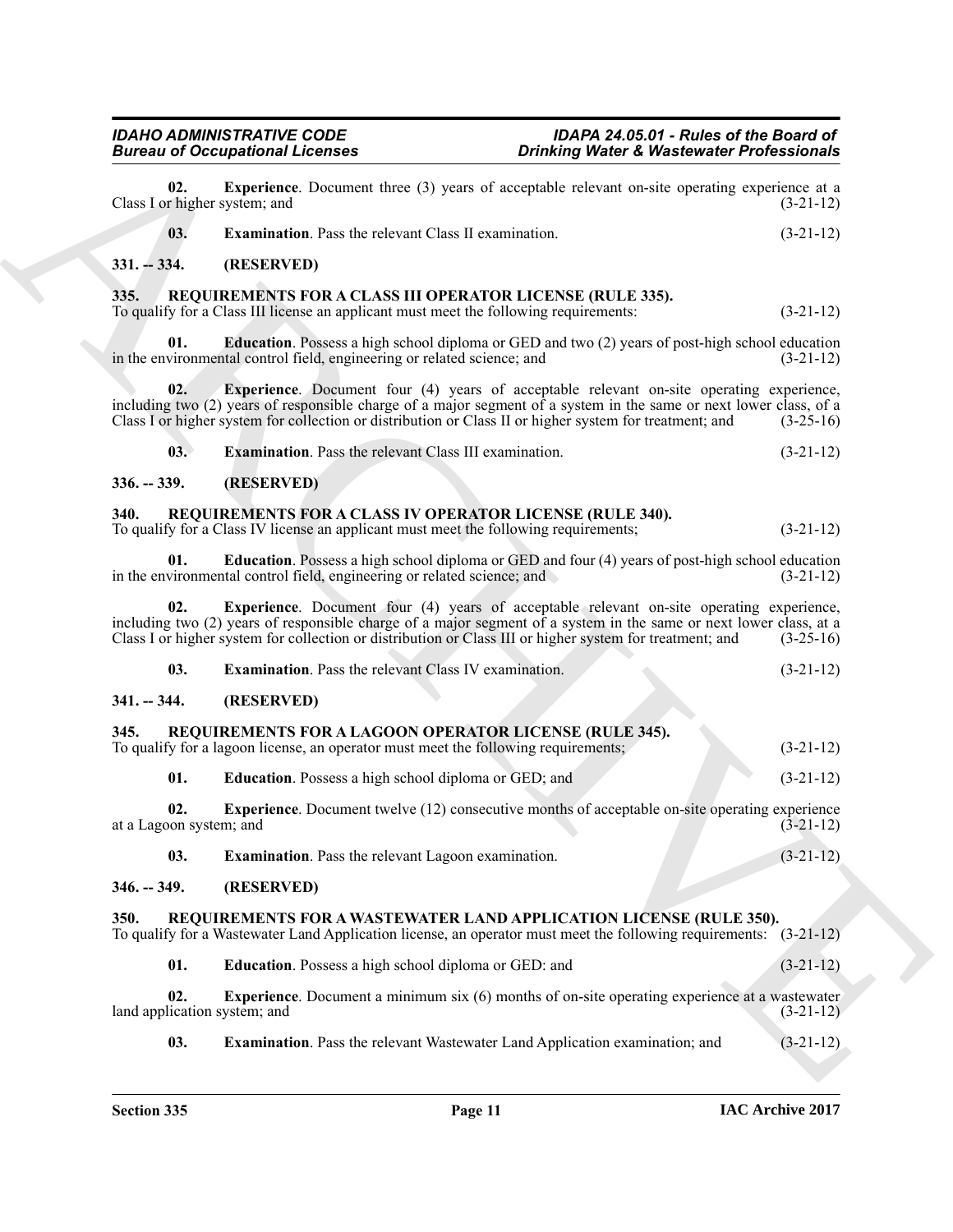#### <span id="page-11-8"></span><span id="page-11-0"></span>**351. -- 354. (RESERVED)**

#### <span id="page-11-7"></span><span id="page-11-5"></span><span id="page-11-4"></span><span id="page-11-1"></span>**355. REQUIREMENTS FOR A BACKFLOW ASSEMBLY TESTER LICENSE (RULE 355).**

#### <span id="page-11-6"></span><span id="page-11-2"></span>**356. -- 359. (RESERVED)**

#### <span id="page-11-13"></span><span id="page-11-12"></span><span id="page-11-11"></span><span id="page-11-10"></span><span id="page-11-9"></span><span id="page-11-3"></span>**360. REQUIREMENTS FOR WASTEWATER LABORATORY ANALYST LICENSE (RULE 360).**

| <b>Bureau of Occupational Licenses</b> |                        |                                                                                                                                                                                                                                                                                                                                        | <b>Drinking Water &amp; Wastewater Professionals</b> |  |  |  |  |
|----------------------------------------|------------------------|----------------------------------------------------------------------------------------------------------------------------------------------------------------------------------------------------------------------------------------------------------------------------------------------------------------------------------------|------------------------------------------------------|--|--|--|--|
|                                        | 04.                    | <b>Other</b> . Possess a wastewater Class I or higher operation license. The wastewater land application<br>operator that is a responsible charge or substitute responsible charge operator must be licensed at the type and class<br>equal to or greater than the classification of the wastewater system.                            | $(3-21-12)$                                          |  |  |  |  |
| $351. - 354.$                          |                        | (RESERVED)                                                                                                                                                                                                                                                                                                                             |                                                      |  |  |  |  |
| 355.                                   |                        | REQUIREMENTS FOR A BACKFLOW ASSEMBLY TESTER LICENSE (RULE 355).<br>To qualify for a backflow assembly tester license, an applicant must meet the following requirements:                                                                                                                                                               | $(3-21-12)$                                          |  |  |  |  |
|                                        | 01.                    | <b>Education</b> . Possess a high school diploma or GED, and                                                                                                                                                                                                                                                                           | $(3-21-12)$                                          |  |  |  |  |
|                                        | 02.<br>procedures; and | <b>Experience</b> . Document successful completion of a Board-approved backflow assembly tester<br>training program in compliance with the Cross Connection Control Accepted Procedure and Practice Manual and<br>consisting of theory instruction, practical instruction, and a practical examination in compliance with the USC Test | $(3-21-12)$                                          |  |  |  |  |
|                                        | 03.                    | <b>Examination</b> . Pass the relevant Backflow Assembly Tester examination.                                                                                                                                                                                                                                                           | $(3-21-12)$                                          |  |  |  |  |
| $356. - 359.$                          |                        | (RESERVED)                                                                                                                                                                                                                                                                                                                             |                                                      |  |  |  |  |
| <b>360.</b><br>relevant class:         |                        | REQUIREMENTS FOR WASTEWATER LABORATORY ANALYST LICENSE (RULE 360).<br>To qualify for a wastewater laboratory analyst license, an applicant must meet the following requirements for the                                                                                                                                                | $(3-21-12)$                                          |  |  |  |  |
|                                        | 01.                    | Class I.                                                                                                                                                                                                                                                                                                                               | $(3-21-12)$                                          |  |  |  |  |
|                                        | a.                     | Possess a high school diploma or GED; and                                                                                                                                                                                                                                                                                              | $(3-21-12)$                                          |  |  |  |  |
|                                        | b.                     | Document one (1) year of acceptable lab experience at a class I or higher system; and                                                                                                                                                                                                                                                  | $(3-21-12)$                                          |  |  |  |  |
|                                        | c.                     | Pass the relevant class I laboratory analyst examination.                                                                                                                                                                                                                                                                              | $(3-21-12)$                                          |  |  |  |  |
|                                        | 02.                    | Class II.                                                                                                                                                                                                                                                                                                                              | $(3-21-12)$                                          |  |  |  |  |
|                                        | a.                     | Possess a high school diploma or GED; and                                                                                                                                                                                                                                                                                              | $(3-21-12)$                                          |  |  |  |  |
|                                        | b.                     | Document three (3) years of acceptable lab experience at a class I or higher system; and (3-21-12)                                                                                                                                                                                                                                     |                                                      |  |  |  |  |
|                                        | c.                     | Pass the relevant class II laboratory analyst examination.                                                                                                                                                                                                                                                                             | $(3-21-12)$                                          |  |  |  |  |
|                                        | 03.                    | Class III.                                                                                                                                                                                                                                                                                                                             | $(3-21-12)$                                          |  |  |  |  |
|                                        |                        | Possess a high school diploma or GED and two (2) years of post-high school education in the<br>environmental control field, engineering or related science; and                                                                                                                                                                        | $(3-21-12)$                                          |  |  |  |  |
|                                        | b.                     | Document four (4) years of acceptable lab experience at a class II or higher system; and $(3-21-12)$                                                                                                                                                                                                                                   |                                                      |  |  |  |  |
|                                        | c.                     | Pass the relevant class III laboratory analyst examination.                                                                                                                                                                                                                                                                            | $(3-21-12)$                                          |  |  |  |  |
|                                        | 04.                    | Class IV.                                                                                                                                                                                                                                                                                                                              | $(3-21-12)$                                          |  |  |  |  |
|                                        | a.                     | Possess a high school diploma or GED and four (4) years of post-high school education in the<br>environmental control field, engineering or related science; and                                                                                                                                                                       | $(3-21-12)$                                          |  |  |  |  |
|                                        | b.                     | Document four (4) years of acceptable lab experience at a class III or higher system; and $(3-21-12)$                                                                                                                                                                                                                                  |                                                      |  |  |  |  |
|                                        |                        |                                                                                                                                                                                                                                                                                                                                        |                                                      |  |  |  |  |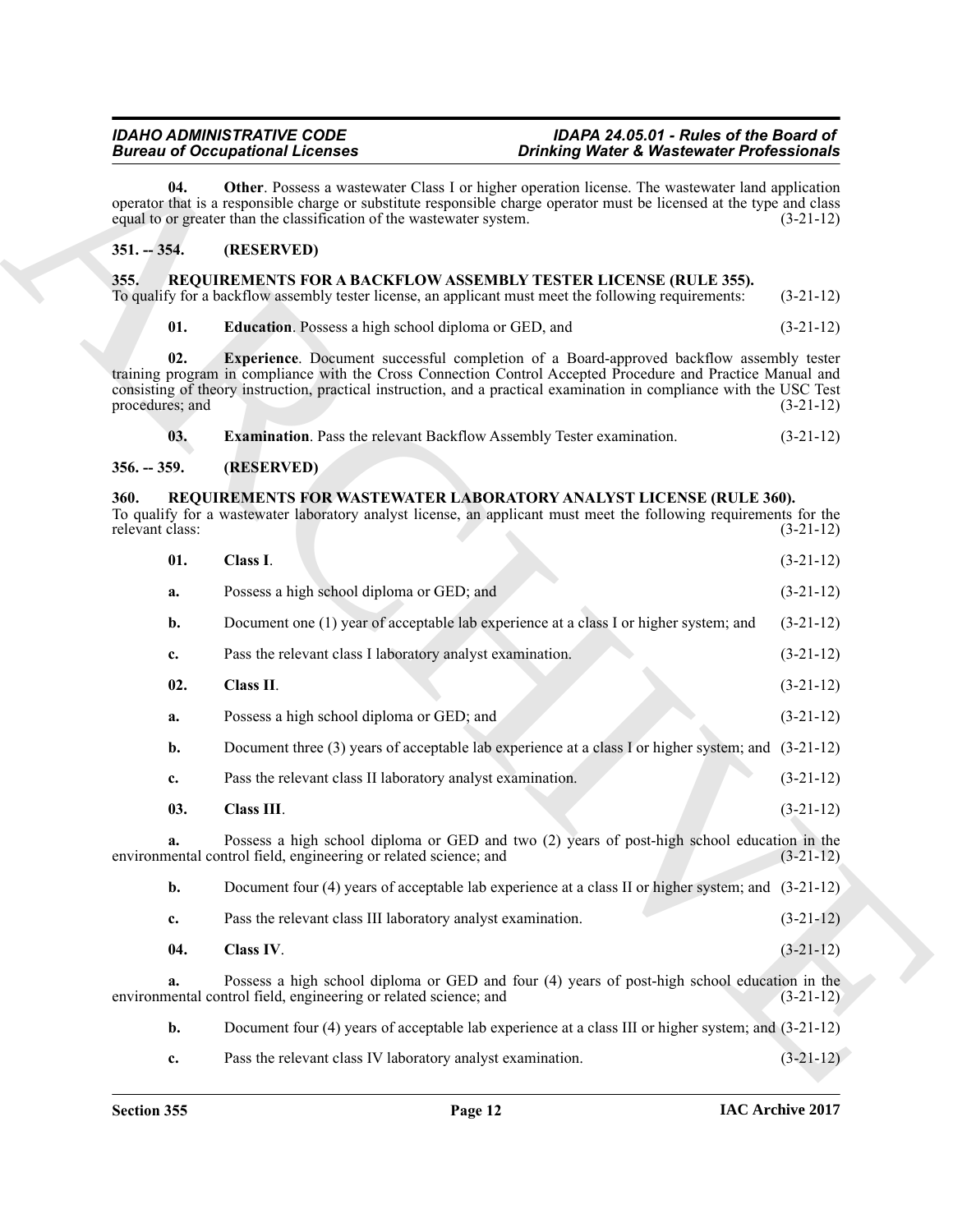<span id="page-12-0"></span>**361. -- 374. (RESERVED)**

#### <span id="page-12-3"></span><span id="page-12-2"></span><span id="page-12-1"></span>**375. SUBSTITUTIONS (RULE 375).**

**01. Substituting Education for Experience**. Applicants may substitute approved education for operating and responsible charge experience as specified below.

No substitution for on-site operating experience shall be permitted for licensure as a very small system operator or a Class I operator. (3-21-12)

For Classes II, III and IV, substitution shall only be allowed for the required experience when fifty percent (50%) of all stated experience (both on-site operating and responsible charge) has been met by actual on-site operating experience.

**c.** For Class II, a maximum of one and one-half (1½) years of post-high school education in the environmental control field, engineering or related science may be substituted for one and one-half (1½) years of operating experience.  $(3-21-12)$ operating experience.

**Bureau of Occupational Licenses**<br> **Drinkling Water's Washesseler Professionals**<br>
24.1-774. **(IRENET IVITONS INCLUS 255).**<br>
37. SUBSTITUTIONS INCLUS 255).<br>
SUBSTITUTIONS INCLUS 255).<br>
SUBSTITUTIONS INCLUS 255).<br>
SUBSTITUT **d.** For Class III and IV, a maximum of two (2) years of post-high school education in the environmental control field, engineering or related science may be substituted for two  $\overline{2}$ ) years of on-site operating experience; however the applicant for Class III must still have one (1) year of responsible charge experience and the applicant for Class IV must have two (2) years of responsible charge experience. (3-21-12) applicant for Class IV must have two  $(2)$  years of responsible charge experience.

**e.** Education substituted for on-site operating experience may not be also credited toward the nequirement.  $(3-21-12)$ education requirement.

**f.** One (1) year of post-high school education may be substituted for one (1) year experience up to a m of fifty percent  $(50\%)$  of the required on-site operating or responsible charge experience.  $(3-21-12)$ maximum of fifty percent (50%) of the required on-site operating or responsible charge experience.

<span id="page-12-4"></span>**02.** Substituting Experience for Education. Where applicable, approved on-site operating and ble charge experience may be substituted for education as specified below:  $(3-21-12)$ responsible charge experience may be substituted for education as specified below:

One (1) year of on-site operating experience may be substituted for two (2) years of grade school or school with no limitation. one  $(1)$  year of high school with no limitation.

**b.** For Class III and IV, additional responsible charge experience (that exceeding the two-year class requirements) may be substituted for post-high school education on a one (1) for one (1) basis: one (1) year additional responsible charge equal one (1) year post-high school education. (3-21-12)

<span id="page-12-5"></span>**03. Substituting Experience for Experience**. Related experience may be substituted for experience up to one-half  $\binom{1}{2}$  of the operating experience requirement for Class II, III and IV. Experience that may be substituted includes, but is not limited to, the following: (3-21-12)

| Experience as an environmental or operations consultant; |  |  |  |  | $(3-21-12)$ |
|----------------------------------------------------------|--|--|--|--|-------------|
|                                                          |  |  |  |  |             |

**b.** Experience in an environmental or engineering branch of federal, state, county, or local government; (3-21-12)

| Experience as a wastewater collection system operator; | $(3-21-12)$ |
|--------------------------------------------------------|-------------|
| Experience as a wastewater treatment plant operator;   | $(3-21-12)$ |

**e.** Experience as a water distribution system operator and/or manager; (3-21-12)

**f.** One (1) year of post-high school education may be substituted for one (1) year experience up to a m of fifty percent (50%) of the required operating or responsible charge experience. (3-21-12) maximum of fifty percent  $(50\%)$  of the required operating or responsible charge experience.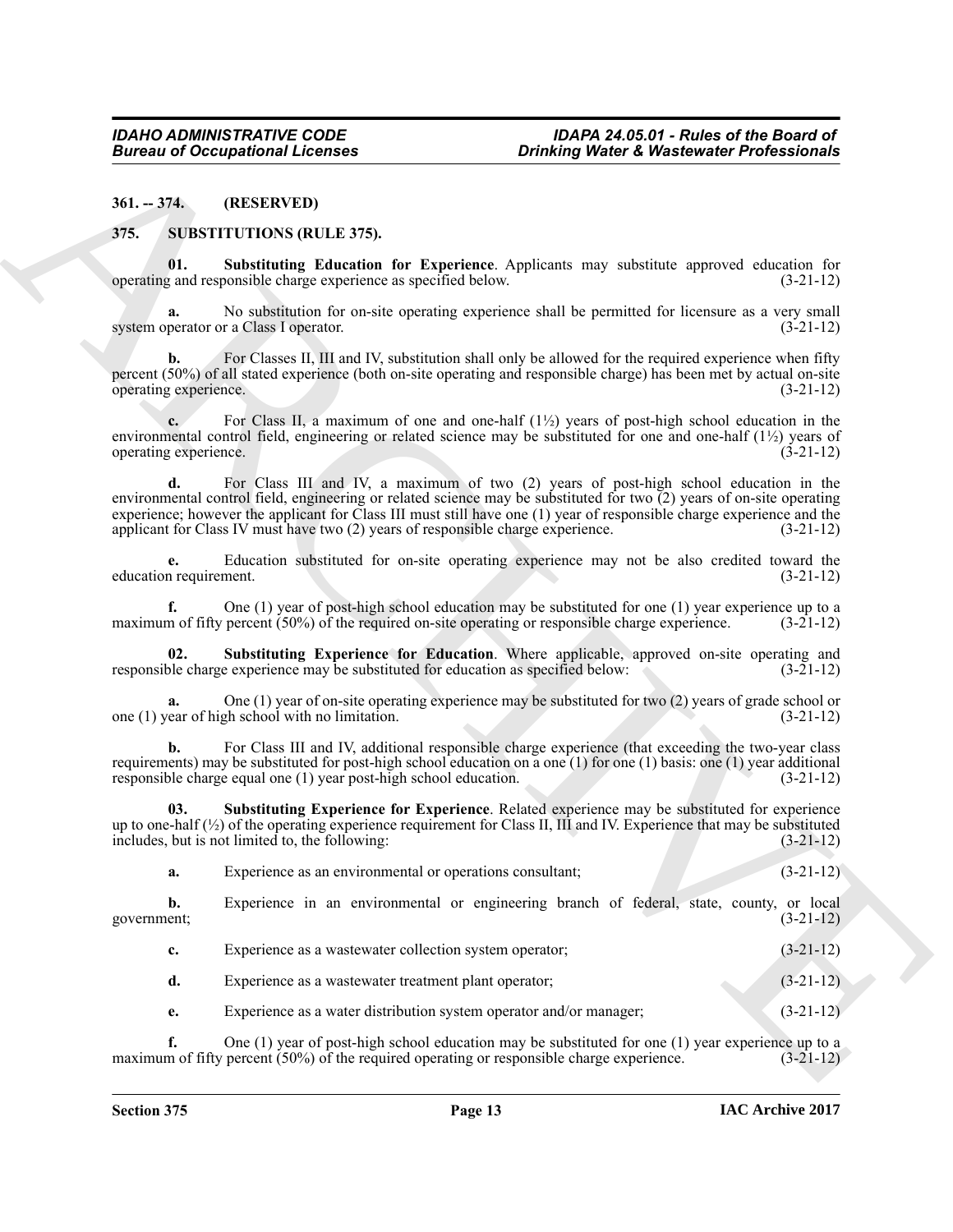**g.** Experience in waste treatment operation and maintenance. (3-21-12)

**h.** Experience as a laboratory analyst can be counted as wastewater operating experience for up to one-half (1/2) of the wastewater operating experience requirement but cannot be counted as responsible charge experience. (3-21-12) experience. (3-21-12)

**i.** Experience as a wastewater operator can be counted as laboratory analyst experience for up to one-<br>(3-21-12) (3-21-12) half  $(1/2)$  of the laboratory analyst experience requirement.

<span id="page-13-6"></span>**04. Equivalency Policy**. Substitutions for education or experience requirements needed to meet in requirements for license will be evaluated upon the following equivalency policies: (3-21-12) minimum requirements for license will be evaluated upon the following equivalency policies:

**a.** High School - High School diploma equals GED or equivalent as approved by the Board equals four (4) years.  $(3-21-12)$ 

**b.** College - Thirty-five (35) credits equal one (1) year (limited to curricula in environmental engineering, environmental sciences, water/wastewater technology, and/or related fields as determined by the Board). (3-21-12)

**c.** Continuing Education Units (CEU) for operator training courses, seminars, related college courses, and other training activities. Ten (10) classroom hours equal one (1) CEU; forty-five (45) CEUs equal one (1) year of college. (3-21-12) college. (3-21-12)

#### <span id="page-13-0"></span>**376. -- 399. (RESERVED)**

#### <span id="page-13-5"></span><span id="page-13-1"></span>**400. ENDORSEMENT (RULE 400).**

The board may waive the examination requirements and issue the appropriate license for applicants holding licenses issued by other States that have equivalent license requirements and who otherwise meet the requirements set forth in Subsections 150.02, 150.03, and 150.04. (3-24-05) Subsections 150.02, 150.03, and 150.04.

#### <span id="page-13-2"></span>**401. -- 449. (RESERVED)**

### <span id="page-13-7"></span><span id="page-13-3"></span>**450. WASTEWATER GRANDPARENT PROVISION (RULE 450).**

<span id="page-13-9"></span>The board issued grandparent licenses to wastewater operators who provided documentation satisfactory to the board of being in responsible charge of an existing public wastewater system on or before April 15, 2006. Grandparent licenses for drinking water operators and backflow assembly testers shall not be issued. (3-21-12)

**Bureau of Occupations I. Leonard Contains (Dramating Warber & Washewalde Professionals (2014).**<br> **Experience as a laboulate stated can be counted a possibility experience (2014)**<br> **Experience as a laboulate stated can be 01. Grandparent License**. A grandparent license shall allow the licensee to operate in responsible charge only of the specific facility identified in the original application. The license shall be site specific and nontransferable and shall not grant authority for the holder to practice at any other system in any capacity as an operator. (3-21-12)

<span id="page-13-8"></span>**02. Application Limitations**. The board must receive all applications for a grandparent license no later il 15, 2006. The provisions for allowing the Board to issue grandfather licenses has expired. (3-21-12) than April 15, 2006. The provisions for allowing the Board to issue grandfather licenses has expired.

<span id="page-13-10"></span>**03. License Requirements**. A grandparent licensed wastewater operator is required to meet all other requirements including the continuing education and renewal requirements. (3-21-12)

<span id="page-13-12"></span>**04.** Wastewater System Classification Limitations. The grandparent license shall become invalid the classification of the wastewater system changes to a higher classification. (3-24-05) any time the classification of the wastewater system changes to a higher classification.

<span id="page-13-11"></span>**05. One System Limitation**. A wastewater operator who is the wastewater operator in responsible charge of more than one  $(1)$  public wastewater system shall not be eligible for more than one  $(1)$  grandparent license.  $(3-24-05)$ 

#### <span id="page-13-4"></span>**451. -- 499. (RESERVED)**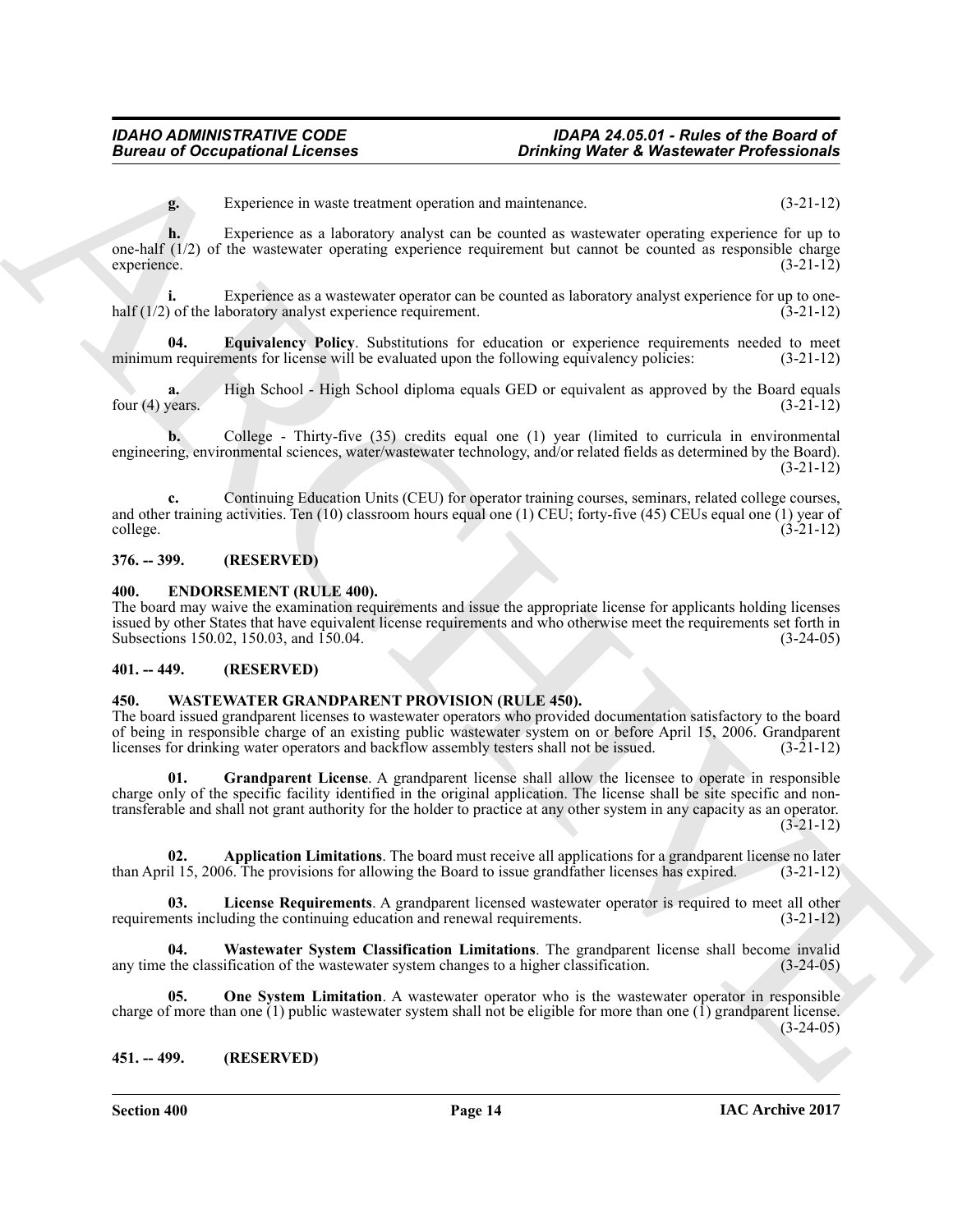#### <span id="page-14-4"></span><span id="page-14-3"></span><span id="page-14-2"></span><span id="page-14-1"></span><span id="page-14-0"></span>**500. CONTINUING EDUCATION (RULE 500).**

|                                 | <b>Bureau of Occupational Licenses</b>                               | <b>Drinking Water &amp; Wastewater Professionals</b>                                                                                                                                                                                                                                                                                                                                                                                                                                                                                                                                                                                                                                                                                                                                                                                                                                                                                                                |             |
|---------------------------------|----------------------------------------------------------------------|---------------------------------------------------------------------------------------------------------------------------------------------------------------------------------------------------------------------------------------------------------------------------------------------------------------------------------------------------------------------------------------------------------------------------------------------------------------------------------------------------------------------------------------------------------------------------------------------------------------------------------------------------------------------------------------------------------------------------------------------------------------------------------------------------------------------------------------------------------------------------------------------------------------------------------------------------------------------|-------------|
| 500.                            | <b>CONTINUING EDUCATION (RULE 500).</b>                              |                                                                                                                                                                                                                                                                                                                                                                                                                                                                                                                                                                                                                                                                                                                                                                                                                                                                                                                                                                     |             |
|                                 | following rules for continuing education.                            | In order to further protect the health, safety and welfare of Idaho's public, and to facilitate the continued competence<br>of persons licensed under the drinking water and wastewater professionals licensing act, the Board has adopted the<br>$(3-24-05)$                                                                                                                                                                                                                                                                                                                                                                                                                                                                                                                                                                                                                                                                                                       |             |
| 01.<br>wastewater license.      |                                                                      | <b>Continuing Education Requirement</b> . Each licensee must successfully complete a minimum of six<br>(6) hours (0.6 CEUs) of approved continuing education annually for license renewal, except that backflow assembly<br>testers shall complete an eight (8) hour refresher course every two (2) years for license renewal. Continuing education<br>must be earned in a subject matter relevant to the field in which the license is issued. A licensee holding one (1) or<br>more drinking water license(s) shall be required to meet the annual continuing education requirement for only one<br>license. A licensee holding one (1) or more wastewater license(s) shall be required to meet the annual continuing<br>education requirement for only one license. A licensee holding both drinking water and wastewater class licenses<br>must complete a minimum of six (6) hours annually for the drinking water license plus six (6) hours annually for the | $(3-30-06)$ |
|                                 | compliance with the CE requirements.                                 | Each licensee shall submit to the Board an annual license renewal application form, together with<br>the required fees, certifying by signed affidavit that compliance with the CE requirements have been met. The Board<br>may conduct such continuing education audits and require verification of attendance as deemed necessary to ensure                                                                                                                                                                                                                                                                                                                                                                                                                                                                                                                                                                                                                       | $(3-24-05)$ |
| $\mathbf{b}$ .<br>license.      |                                                                      | A licensee shall be considered to have satisfied their CE requirements for the first renewal of their                                                                                                                                                                                                                                                                                                                                                                                                                                                                                                                                                                                                                                                                                                                                                                                                                                                               | $(3-24-05)$ |
| c.<br>(1) renewal cycle.        |                                                                      | A water or wastewater licensee may carryover a maximum of six (6) hours of continuing education<br>to meet the next year's continuing education requirement. The same hours may not be carried forward more than one                                                                                                                                                                                                                                                                                                                                                                                                                                                                                                                                                                                                                                                                                                                                                | $(3-24-05)$ |
| d.                              | classroom hours = point six $(0.6)$ CEU.                             | Continuing Education hours for approved operator training courses, seminars, related college<br>courses, and other training activities may be converted to Continuing Education Units (CEU) as follows: Six (6)                                                                                                                                                                                                                                                                                                                                                                                                                                                                                                                                                                                                                                                                                                                                                     | $(3-24-05)$ |
| 02.                             | Associations of Boards of Certification.                             | Subject Material. The subject material of the continuing education requirement shall be relevant<br>to the license for which the continued education is required. "Relevant" shall be limited to material germane to the<br>operation, maintenance and administration of drinking water and wastewater systems as referenced in Chapter 24,<br>Title 54, Idaho Code, and includes those subjects identified in the "need to know" criteria published by the                                                                                                                                                                                                                                                                                                                                                                                                                                                                                                         | $(3-30-06)$ |
| 03.<br>the Board that includes: |                                                                      | <b>Course Approval.</b> All course providers must submit requests for approval of continuing education<br>courses to the Board in writing no less than thirty (30) days prior to the course being offered, on a form approved by                                                                                                                                                                                                                                                                                                                                                                                                                                                                                                                                                                                                                                                                                                                                    | $(3-30-06)$ |
| a.                              | The name and qualifications of the instructor or instructors;        |                                                                                                                                                                                                                                                                                                                                                                                                                                                                                                                                                                                                                                                                                                                                                                                                                                                                                                                                                                     | $(3-24-05)$ |
| b.                              | The date, time and location of the course;                           |                                                                                                                                                                                                                                                                                                                                                                                                                                                                                                                                                                                                                                                                                                                                                                                                                                                                                                                                                                     | $(3-24-05)$ |
| c.                              | The specific agenda for the course;                                  |                                                                                                                                                                                                                                                                                                                                                                                                                                                                                                                                                                                                                                                                                                                                                                                                                                                                                                                                                                     | $(3-24-05)$ |
| d.                              | The type and number of continuing education credit hours requested;  |                                                                                                                                                                                                                                                                                                                                                                                                                                                                                                                                                                                                                                                                                                                                                                                                                                                                                                                                                                     | $(3-24-05)$ |
| e.                              | A statement of how the course is believed to be relevant as defined; |                                                                                                                                                                                                                                                                                                                                                                                                                                                                                                                                                                                                                                                                                                                                                                                                                                                                                                                                                                     | $(3-24-05)$ |
| f.<br>for continuing education; |                                                                      | Any certificate of approval from a governmental agency if the course has been previously approved                                                                                                                                                                                                                                                                                                                                                                                                                                                                                                                                                                                                                                                                                                                                                                                                                                                                   | $(3-30-06)$ |
|                                 | The training materials;                                              |                                                                                                                                                                                                                                                                                                                                                                                                                                                                                                                                                                                                                                                                                                                                                                                                                                                                                                                                                                     | $(3-24-05)$ |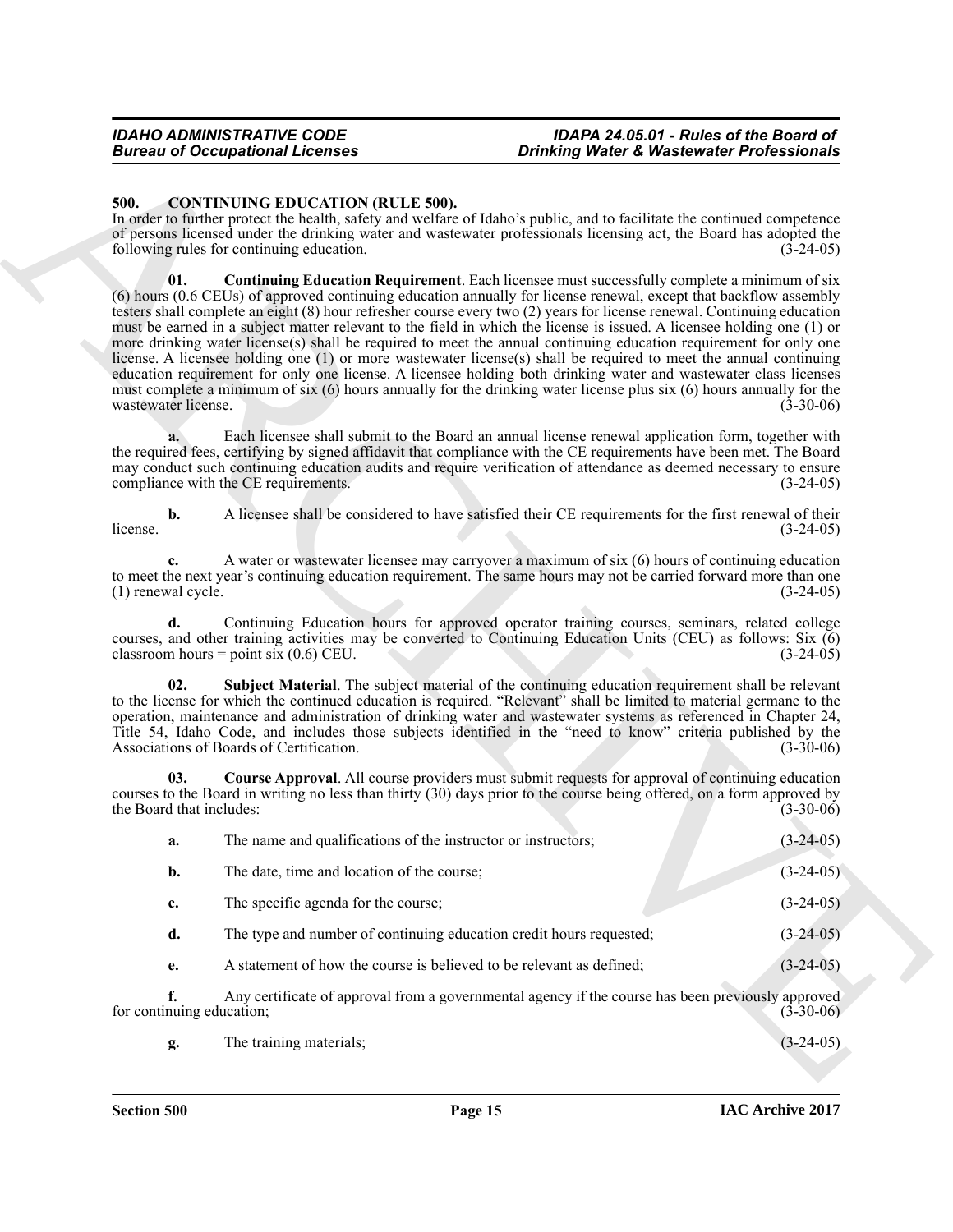<span id="page-15-2"></span>**h.** Other information as may be requested by the Board. (3-24-05)

**i.** Upon review of all information requested, the Board may either approve or deny any request for a course. Board approval of a course shall be granted for a period not to exceed two (2) years or until the course materials or instructors are changed. (3-30-06)

**04. Approved Courses**. Those continuing education courses which are relevant and approved by the states of Nevada, Oregon, Montana, Utah, Wyoming, and Washington are deemed approved by the Board. (2-26-08)

<span id="page-15-6"></span>**05. Verification of Attendance**. It shall be necessary for each licensee to maintain verification of attendance by securing authorized signatures or other documentation from the course instructors or sponsoring institution substantiating any and all hours attended by the licensee. This verification shall be maintained by the licensee and provided upon request of the Board or its agent.

<span id="page-15-3"></span>**06. Distance Learning and Independent Study**. The Board may approve a course of study for continuing education credit that does not include the actual physical attendance of the licensee in a face-to-face setting with the course instructor. The licensee shall maintain documentation of the nature and details of the course and evidence that the licensee successfully completed the course, which shall be made available to the Board upon request.  $(3-30-06)$ 

<span id="page-15-5"></span>**07. Failure to Fulfill the Continuing Education Requirements**. The license will not be renewed for those licensees who fail to certify or otherwise provide acceptable documentation of meeting the CE requirements. Licensees who make a false attestation regarding compliance with the CE requirements shall be subject to disciplinary action by the Board. (3-24-05) (3-24-05)

<span id="page-15-4"></span>**08.** Exemptions. The Board may waive the continuing education requirement or extend the deadline up to ninety (90) days for any one or more of the following circumstances. The licensee must request the exemption and provide any information requested to assist the Board in making a determination. An exemption may be granted at the sole discretion of the Board. (3-30-06) at the sole discretion of the Board.

**a.** The licensee is a resident of another jurisdiction recognized by the Board having a continuing professional education requirement for licensure renewal and has complied with the requirements of that state or district. (3-24-05) district.  $(3-24-05)$ 

**b.** The licensee is a government employee working outside the continental United States.  $(3-24-05)$ 

**c.** The licensee documents individual hardship, including health (certified by a medical doctor) or od cause.  $(3-24-05)$ other good cause.

#### <span id="page-15-0"></span>**501. -- 599. (RESERVED)**

#### <span id="page-15-7"></span><span id="page-15-1"></span>**600. RENEWAL OR REINSTATEMENT OF LICENSE (RULE 600).**

<span id="page-15-8"></span>**01. Expiration Date**. All licenses expire and must be renewed annually on forms approved by the Board in accordance with Section 67-2614, Idaho Code. Licenses not so renewed will be cancelled in accordance with Section 67-2614, Idaho Code.

<span id="page-15-10"></span><span id="page-15-9"></span>**Reinstatement**. Any license cancelled for failure to renew may be reinstated in accordance with Section 67-2614, Idaho Code, with the exception that the applicant shall submit proof of having completed the total number of required continuing education for each year the license or certificate was cancelled. (2-26-08) number of required continuing education for each year the license or certificate was cancelled.

**Bureau of Occupations I Licenses control is by the control of Waterseed Professionals (1)**<br>
Unit (The interaction state the time of the bureau of the bureau of the state of the control of the interaction of the control o **03. Operator-in-Training License**. Applicants for the operator-in-training license shall, upon compliance with the requirements of Subsections 300.01 and 300.02, be issued a "one-time" non-renewable license for the purpose of gaining supervised experience as an operator-in-training (OIT). This license will be valid for three (3) years from the date of issue. To upgrade an OIT license to a Class I the applicant must provide documented proof to the Board of having completed one (1) year of supervised operating experience in a Class I or higher public drinking water or wastewater system, and payment of the required fees. (2-26-08) drinking water or wastewater system, and payment of the required fees.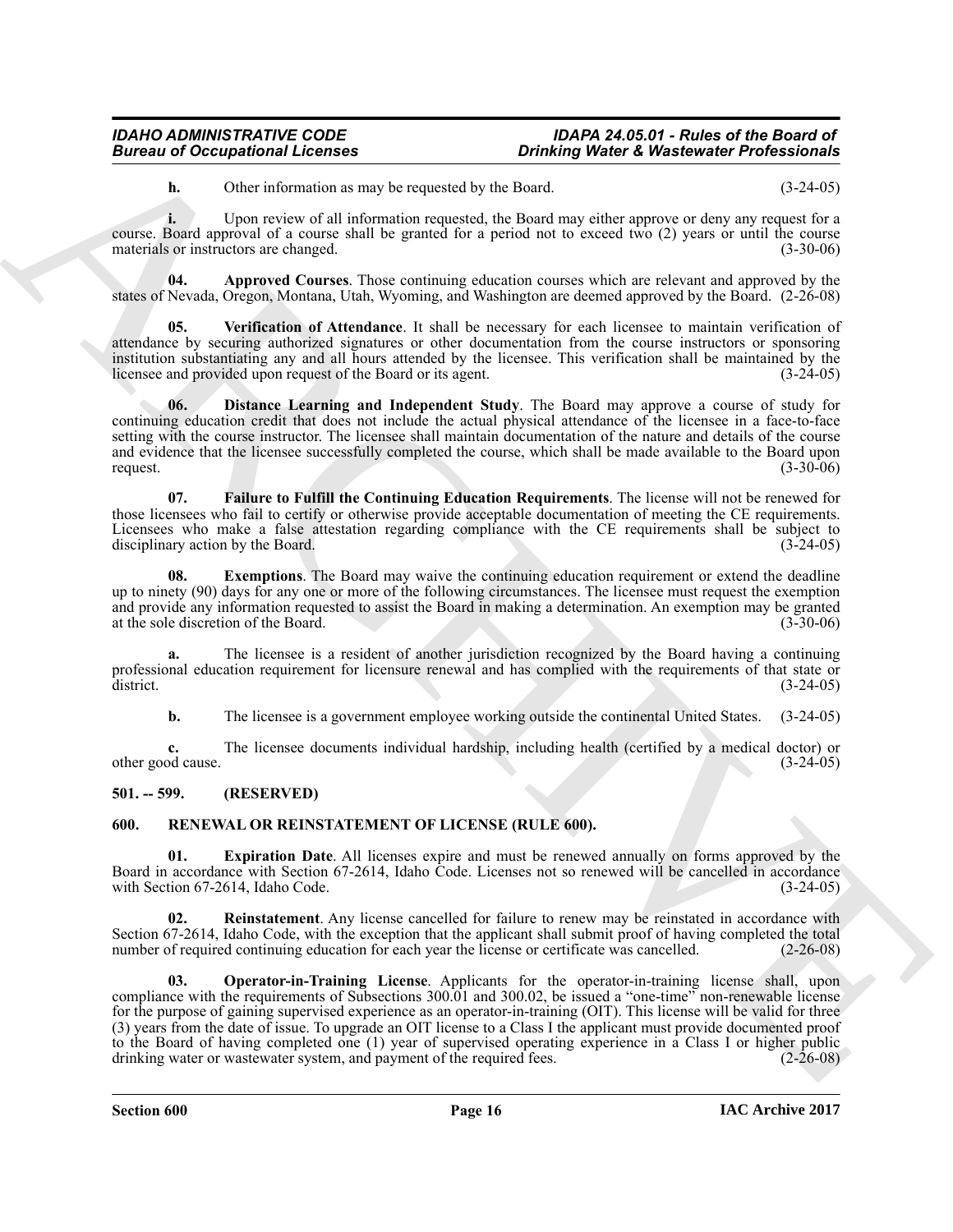<span id="page-16-12"></span>**04. Backflow Assembly Testers**. Backflow assembly testers shall complete a Board-approved eight refresher course every two (2) years for license renewal. (3-30-06) (8) hour refresher course every two  $(2)$  years for license renewal.

<span id="page-16-13"></span>**05. Wastewater Land Application License**. Wastewater land application licenses shall not be renewed unless the licensee also maintains a current wastewater treatment license. (3-30-06)

#### <span id="page-16-0"></span>**601. -- 649. (RESERVED)**

<span id="page-16-8"></span><span id="page-16-1"></span>**650. BACKFLOW ASSEMBLY TESTER CODE OF ETHICS AND STANDARDS OF CONDUCT (RULE 650).**

All backflow assembly tester licensees shall comply with the Idaho Backflow Assembly Tester Code of Ethics and Standards of Conduct as approved by the Board and attached to these rules as Appendix A. (3-25-16) Standards of Conduct as approved by the Board and attached to these rules as Appendix A.

#### <span id="page-16-2"></span>**651. -- 699. (RESERVED)**

#### <span id="page-16-9"></span><span id="page-16-3"></span>**700. DISCIPLINE (RULE 700).**

<span id="page-16-10"></span>**01. Civil Fine**. The Board may impose a civil fine not to exceed one thousand dollars (\$1,000) upon a licensee for each violation of Chapter 24, Title 54, Idaho Code.

<span id="page-16-11"></span>**02.** Costs and Fees. The Board may order a licensee to pay the costs and fees incurred by the Board in tigation or prosecution of the licensee for violation of Chapter 24, Title 54, Idaho Code. (3-24-05) the investigation or prosecution of the licensee for violation of Chapter  $24$ , Title 54, Idaho Code.

#### <span id="page-16-4"></span>**701. -- 799. (RESERVED)**

#### <span id="page-16-14"></span><span id="page-16-5"></span>**800. STAKEHOLDER INVOLVEMENT (RULE 800).**

Ongoing drinking water stakeholder involvement shall be provided through the existing DEQ drinking water advisory committee. (3-24-05) advisory committee.

#### <span id="page-16-6"></span>**801. -- 999. (RESERVED)**

#### <span id="page-16-7"></span>**APPENDIX A**

#### **IDAHO BACKFLOW ASSEMBLY TESTER CODE OF ETHICS AND STANDARDS OF CONDUCT**

**Bureau of Occupations I. From a particular sympatric Constraints of Wastlewster Professionals<br>
Constraints constraint Constraint Constraint Signal and Applications (Solid March 2003) and the sympatric Constraint Constrai** The purpose of this rule is to protect public health by setting minimum requirements and standards for licensed Backflow Assembly Testers in Idaho who inspect and field test backflow assemblies, backflow prevention devices and air gaps that protect public water systems.

**1. Code of Ethics** -- A licensed Backflow Assembly Tester shall:

**a.** At all times, act in accordance with his/her primary obligation to perform his/her duties with due care and diligence to protect the safety, health and welfare of the public;

**b.** Comply with the laws and rules governing Backflow Assembly Testers and all applicable state and federal laws and regulations relating to backflow assembly testing;

**c.** Perform only those duties consistent with and appropriate to his/her experience, training. skills, abilities, and licensure; and

**d.** Be objective and truthful in all professional reports, statements, or testimony and include all relevant and pertinent information in such reports, statements or testimony.

#### **2. Definitions:**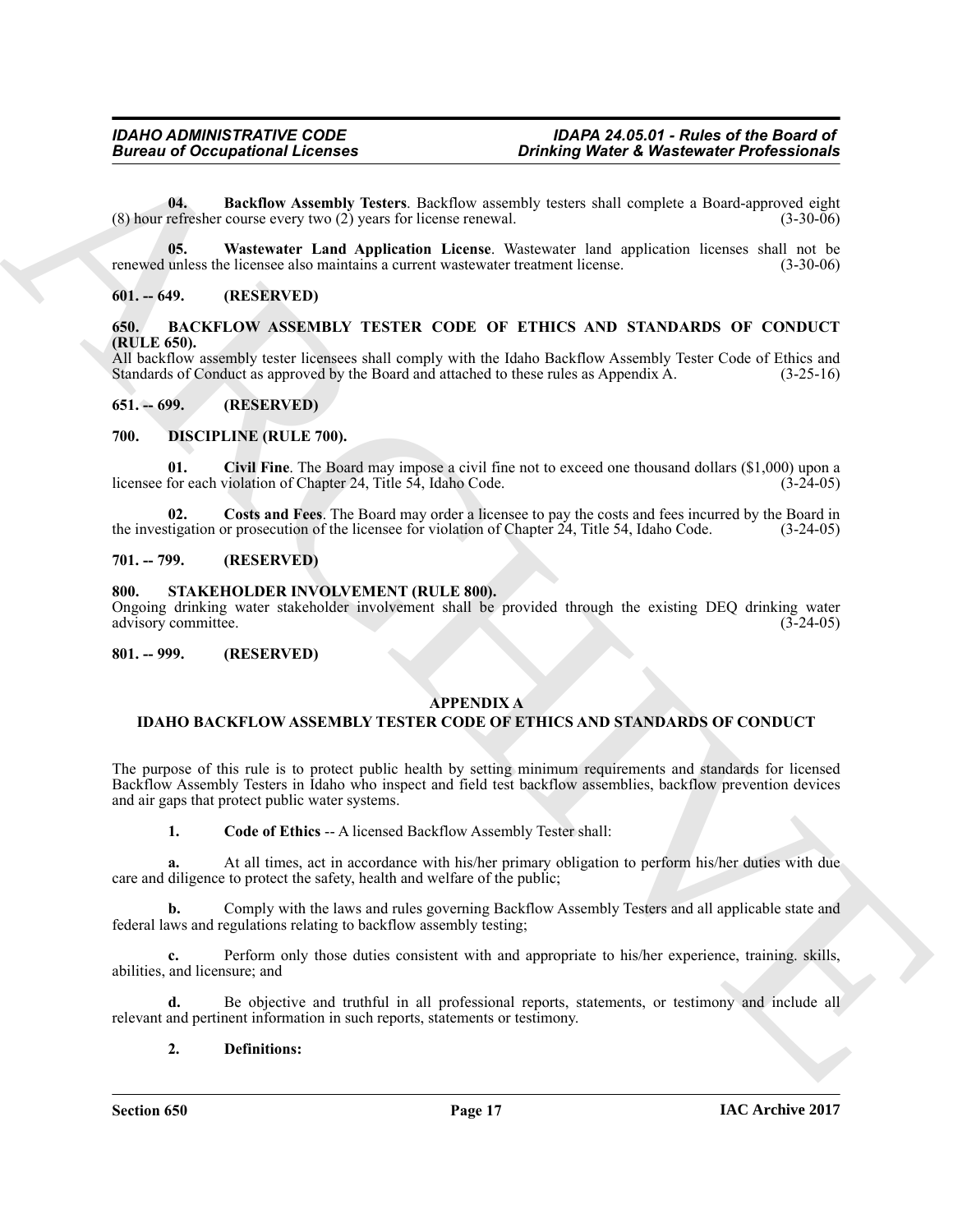Backflow Prevention Assembly: an approved assembly such as a Double Check Valve Assembly (DCVA), a Pressure Vacuum Breaker Assembly (PVBA), a Reduced Pressure Backflow Assembly (RPBA), or a Spill-Resistant Pressure Vacuum Breaker Assembly (SVBA) used for the protection of the public water supply according to the provisions of IDAPA 58.01.08, "Idaho Rules for Public Drinking Water Systems," as administered by DEQ.

**b.** Backflow Prevention Device: an approved device such as an Atmospheric Vacuum Breaker (AVB), which does not contain valves or test ports, or a method, such as an air gap, that is utilized to prevent cross connections to a public water supply.

**c.** Calibration/Verification: the annual verification, calibration, or both of a backflow assembly field test kit by an instrument calibration laboratory/facility or by a person qualified to verify and calibrate a field test kit such as a manufacturer, dealer licensed to calibrate or verify field test kits, or calibration technician.

**d.** Customer: means the owner of the property or his/her authorized or appointed agent.

**e.** Field Test Kit: an instrument, either mechanical or electronic in design, and all related fittings, tools, equipment and appurtenances necessary to perform field verification tests on backflow prevention assemblies.

### **3. Standards of Conduct**

**a.** Principle 1 -- A Backflow Assembly Tester shall act only within the scope of practice as set forth in the Board's laws and rules. A Backflow Assembly Tester must use due care and diligence in performing his/her duties.

**b.** Principle 2 -- When conducting inspections and field tests of backflow prevention assemblies, a Backflow Assembly Tester must use test procedures that comply with standard field test procedures.

**c.** Principle 3 -- The Backflow Assembly Tester shall observe or inspect existing installations of backflow prevention assemblies to identify whether the assembly is properly installed and whether, in the opinion of the Backflow Assembly Tester, the assembly is adequate and appropriate for the degree of hazard posed to the Public Water System having jurisdiction over the assembly.

A Backflow Assembly Tester must report improperly installed assemblies to the customer and the Public Water System having jurisdiction over the backflow prevention assembly and also must note the discrepancy on the test report and submit the test report to the customer and the Public Water System having jurisdiction over the backflow prevention assembly.

A Backflow Assembly Tester must note discrepancies regarding inadequate or inappropriate backflow prevention assemblies on the test report and submit the test report to the customer and the Public Water System having jurisdiction over the backflow prevention assembly.

Bureau of Occupation II. Consults and the materials and optimized and the Materials Chern Methods (New York), and  $\alpha$  the state of the state of the state of the state of the state of the state of the state of the state o **d.** Principle 4 -- A Backflow Assembly Tester shall use a properly working and calibrated field test kit that meets the requirements of the Pacific Northwest Section of the American Water Works Association Cross Connection Control Manual, Seventh Edition, November 2012. When requested by a Public Water System, a Backflow Assembly Tester shall submit the most recent calibration report that verifies the accuracy of the field kit. When requested by a Public Water System, a Backflow Assembly Tester shall submit proof of current licensure in Idaho as a Backflow Assembly Tester.

**e.** Principle 5 -- The Backflow Assembly Tester must competently use a field test kit, all tools, and other equipment and appurtenances necessary to inspect and field test backflow prevention assemblies, inspect air gaps and backflow prevention devices.

**f.** Principle 6 -- When a backflow prevention assembly passes a field test, the Backflow Assembly Tester shall submit within fifteen (15) business days of performing the field test a passing test report to the customer and the Public Water System having jurisdiction over the backflow prevention assembly.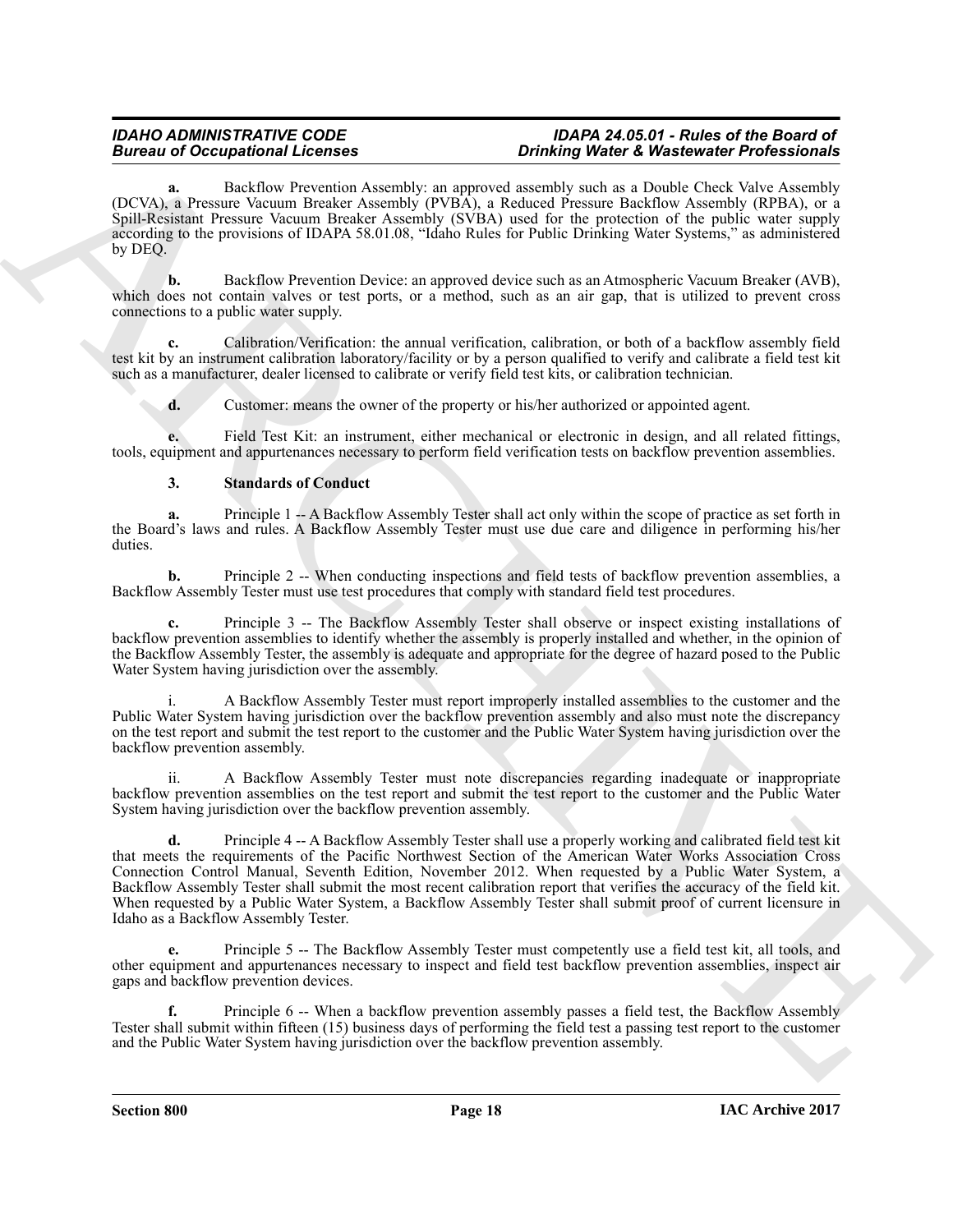**g.** Principle 7 -- When a backflow prevention assembly is defective or fails to pass the field test, the Backflow Assembly Tester shall submit immediately, if possible, but no later than within two (2) business days, a failing field test report to the customer and the Public Water System having jurisdiction over the backflow prevention assembly.

Bureau of Occupational License.<br>
This product was the labelling exception months at which is a wide control of the change of the state of the<br>
Hugged and was the labelling in the Hole March state of the state of the state **h.** Principle 8 -- The Backflow Assembly Tester shall complete a test report for each backflow prevention assembly for which the Backflow Assembly Tester conducts a field test. A test report must be legible and contain all relevant and pertinent information pertaining to the field test including, at a minimum, the make, model, size, serial number, orientation, and test results for each test conducted.

i. A Backflow Assembly Tester shall record data and sign test reports only for backflow prevention assemblies for which the Backflow Assembly Tester has personally conducted the field test.

ii. A Backflow Assembly Tester shall not falsify the results of a backflow prevention assembly field test or inspection.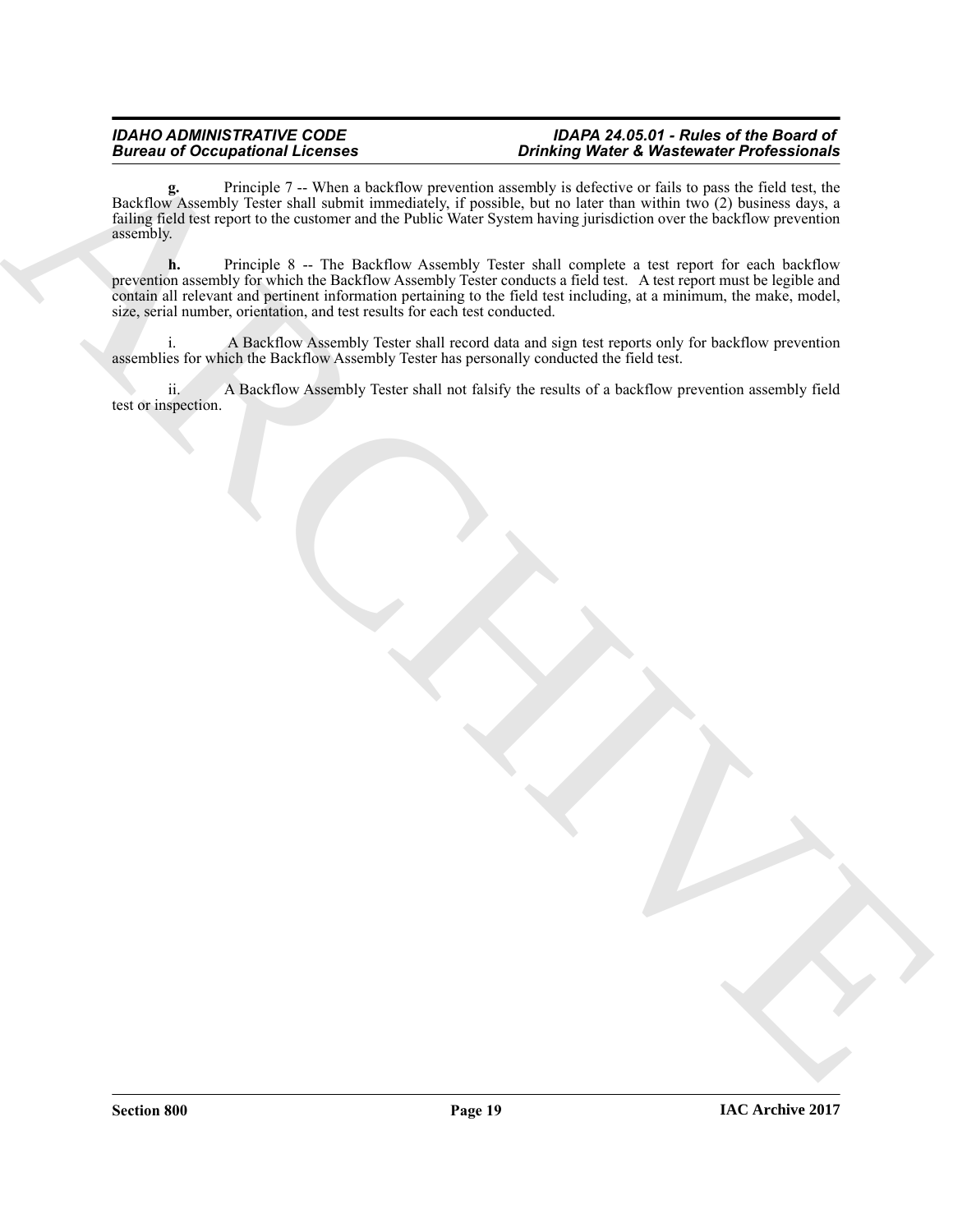# *Subject Index*

#### **A**

Appendix A, Idaho Backflow Assembly Tester Code Of Ethics & Standards Of Conduct 17 Application 5 Application Deadline 6 Application Required 6 Lack of Activity 6 Licensure by Endorsement 6 Licensure by Examination 5

### **B**

Backflow Assembly Tester Code Of Ethics & Standards Of Conduct 17

#### **C**

Continuing Education 15 Approved Courses 16 Continuing Education Requirement 15 Course Approval 15 Distance Learning & Independent Study 16 Exemptions 16 Failure to Fulfill the Continuing Education Requirements 16 Subject Material 15 Verification of Attendance 16

#### **D**

Definitions, IDAPA 24.05.01 3 Board 3 Bureau 3 Class I Restricted License 3 DEO 3 Direct Supervision 3 Endorsement 4 EPA 4 Experience 4 On-Site Operating Experience 4 Operating Personnel 4 Person 4 Public Drinking Water System or Public Water System 4 Public Wastewater System or Wastewater System 4 Responsible Charge (RC) 4 Responsible Charge Operator 4 State 4 Substitute or Back-Up Responsible Charge Operator 4 Very Small Public Drinking Water System 4 Very Small Wastewater System 5 Discipline 17 Civil Fine 17 Costs & Fees 17

**E**

Endorsement 14 **F** Fees For Examination & Licensure 7 Annual Renewal Fee 8 Application Fee 8 Endorsement Fee 8 Examination Fee 8 Original License Fee 8 Refund of Fees 8 Reinstatement Fees 8

#### **G**

General Requirements For License 8 Education Requirements 9 Examination Requirement 8 Experience Requirement 9

#### **L**

License Required - Scope Of Practice 8 Backflow Assembly Tester 8 Drinking Water Operator Scope 8 Operator-in-Training 8 Wastewater Operator Scope 8 License Types & Classifications 6 Backflow Assembly Tester 7 Drinking Water Distribution Operator 6 Drinking Water Treatment Operator 6 Drinking Water Very Small System Operator 7 Wastewater Collection Operator 7 Wastewater Laboratory Analyst 7 Wastewater Treatment Operator 7 Wastewater Very Small System Operator 7

#### **O**

Organization 5 Meetings 5 Organization of the Board 5

#### **R**

Renewal Or Reinstatement Of License 16 Backflow Assembly Testers 17 Expiration Date 16 Operator-in-Training License 16 Reinstatement 16 Wastewater Land Application License 17 Requirements For A Backflow

[A](#page-16-7)ppears A. Mathematical the content of the second stress is the second of the second of the second of the second of the second of the second of the second of the second of the second of the second of the second of the sec Assembly Tester License 12 Education 12 Examination 12 Experience 12 Requirements For A Class I Operator License 10 Education 10 Examination 10 Experience 10 Operator-In-Training License Upgrade 10 Requirements For A Class II Operator License 10 Education 10 Examination 11 Experience 11 Requirements For A Class III Operator License 11 Education 11 Examination 11 Experience 11 Requirements For A Class IV Operator License 11 Education 11 Examination 11 Experience 11 Requirements For A Lagoon Operator License 11 Education 11 Examination 11 Experience 11 Requirements For A Very Small Wastewater System License 9 Education<sub>9</sub> Examination 10 Experience 9 Requirements For A Very Small Water System License 9 Education 9 Examination 9 Experience 9 Requirements For A Wastewater Land Application License 11 Education 11 Examination 11 Experience 11 Other 12 Requirements For Class I Restricted Water Or Wastewater License 10 Education 10 Examination 10 Experience 10 Restricted License Upgrade 10 Requirements For Operator-In-Training License 9 Education 9 Examination 9